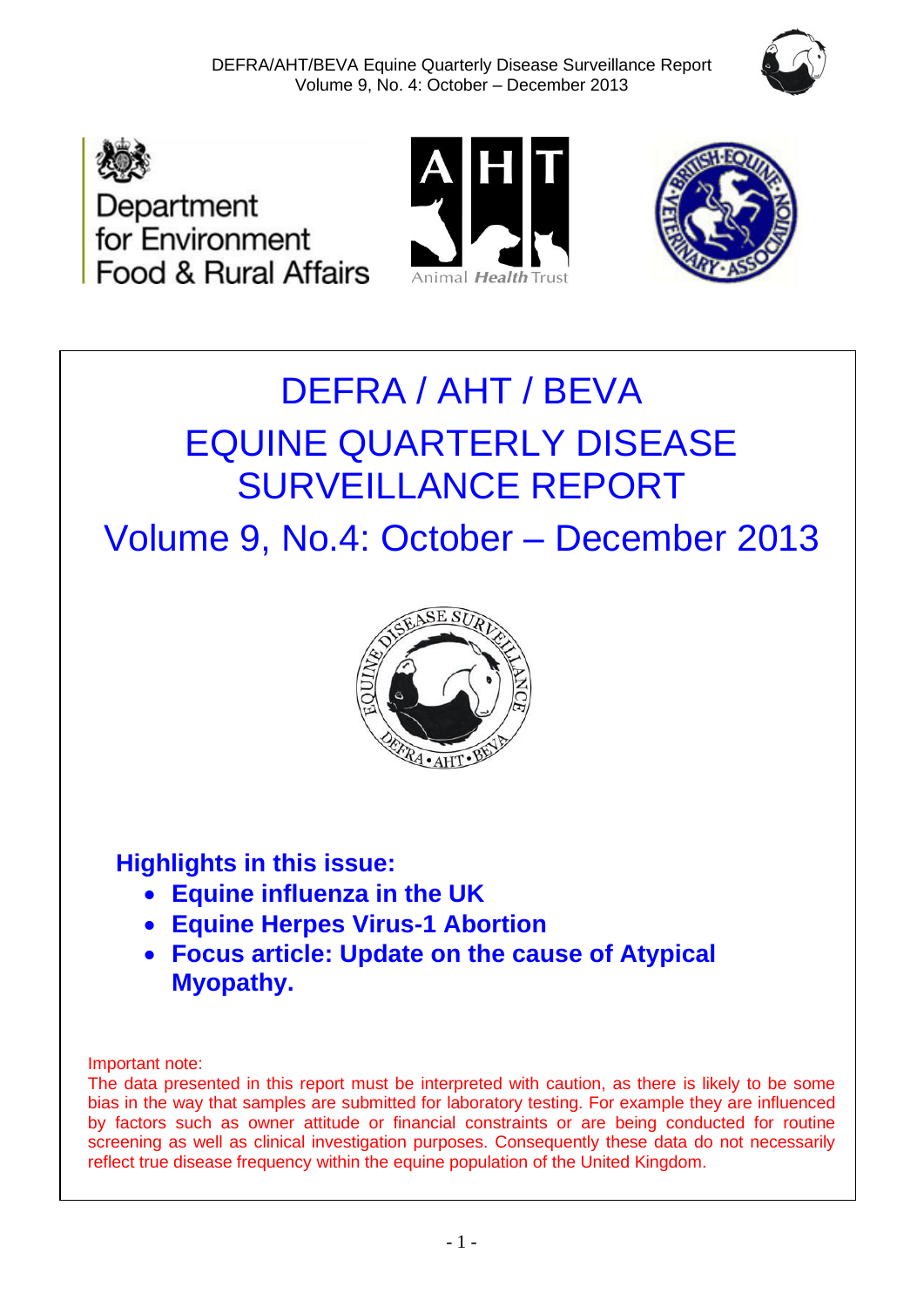

### **TABLE OF CONTENTS**

| <b>INTRODUCTION</b>                                                                                                                      | 3                                |
|------------------------------------------------------------------------------------------------------------------------------------------|----------------------------------|
| <b>VIROLOGY DISEASE REPORT FOR THE FOURTH QUARTER OF 2013</b>                                                                            | 7                                |
| <b>BACTERIOLOGY DISEASE REPORT FOR THE FOURTH QUARTER OF 2013</b>                                                                        | 8                                |
| TOXIC AND PARASITIC DISEASE REPORT FOR THE FOURTH QUARTER OF 2013                                                                        | <u>120</u>                       |
| <b>FOCUS ARTICLE: ATYPICAL MYOPATHY</b>                                                                                                  | 11                               |
| REPORT ON POST-MORTEM EXAMINATIONS FOR THE FOURTH QUARTER OF 2013                                                                        | 14                               |
| <b>EAST ANGLIA</b><br><b>HOME COUNTIES</b><br><b>NORTHERN ENGLAND</b><br><b>SOUTH WEST</b><br><b>SCOTLAND</b><br><b>NORTHERN IRELAND</b> | 14<br>15<br>15<br>15<br>16<br>16 |
| <b>ACKNOWLEDGEMENTS</b>                                                                                                                  | 17                               |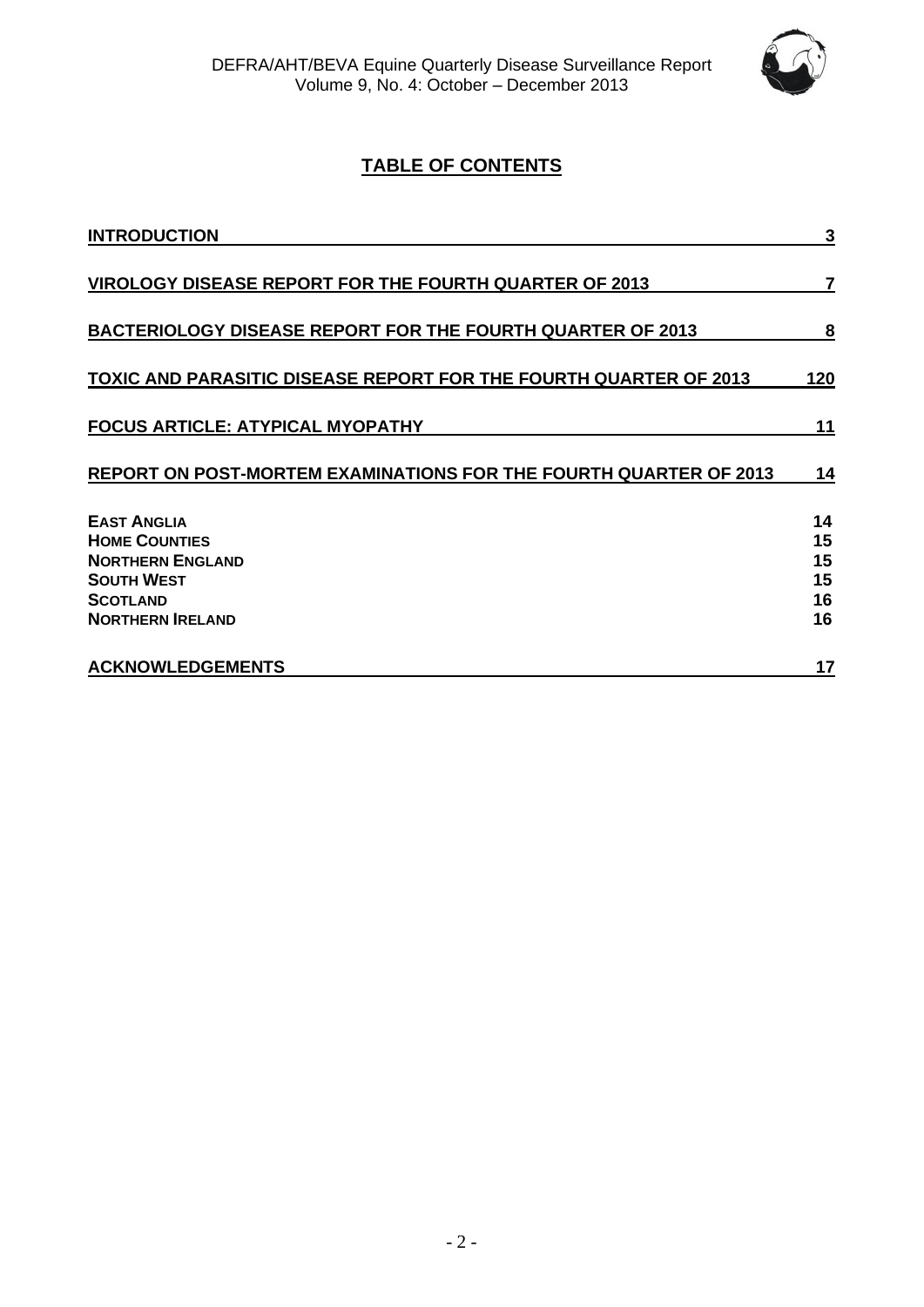

### **Introduction**

Welcome to the fourth quarterly equine disease surveillance report for 2013 produced by the Department for Environment, Food and Rural Affairs (Defra), British Equine Veterinary Association (BEVA) and the Animal Health Trust (AHT). Regular readers will be aware that this report collates equine disease data arising from multiple diagnostic laboratories and veterinary practices throughout the United Kingdom giving a unique insight into equine disease occurrence on a national scale.

### **National disease occurrence**

### **Equine Herpes Virus-1 (EHV-1)**

### **Equine Herpes Virus-1 (EHV-1) Abortion**

On 3rd January 2014, a single case of EHV-1 abortion was confirmed in a vaccinated Thoroughbred mare in Suffolk. The positive diagnosis was made by PCR on fetal tissues. The affected mare was isolated and control measures were undertaken in accordance with the HBLB Codes of Practice.

On 18th February 2014, a single case of EHV-1 abortion was confirmed in a Warmblood mare of unknown vaccination status on a private multi-purpose premises in Nottinghamshire, England. The mare had aborted the previous day and the diagnosis was based on positive qPCR of fetal tissues.

On 12th March 2014, another case of EHV-1 abortion was confirmed in a Thoroughbred mare in the Home Counties of England. Diagnosis was made by histopathological examination of the fetal tissues and placenta and qPCR.

### **Equine Herpes Virus-1 (EHV-1) Neurological disease**

On 5th March 2014, a case of EHV-1 neurological disease was confirmed on a premises in Berkshire, England. The positive horse was a seven year-old Connemara-cross pony that developed recumbancy and nystagmus two weeks after spinal process surgery. Post mortem examination was performed by the referring vet and sections of fixed spinal cord submitted for histopathology. Multifocal areas of haemorrhage, necrosis, localised vasculitis and perivascular mononuclear cell infiltrates were present in white and grey matter of the segments of thoracic spinal cord, strongly suggestive of equine herpesviral myeloencephalopathy. This diagnosis was further supported by positive immunohistochemical staining for EHV antigen. Suitable tissues were not available for PCR analysis or virus isolation.

### **Equine Herpes Virus-1 (EHV-1) Respiratory disease**

On 8th January 2014, a single case of EHV respiratory disease was reported in four yearold Cross-breed gelding in Ayrshire, Scotland. The affected horse presented clinical signs of nasal discharge, submandibular lymphadenopathy and pyrexia. Positive diagnosis was made by qPCR on a nasopharyngeal swab. There was another horse presenting with clinical signs from the same premises of 8 horses but tested negative on qPCR.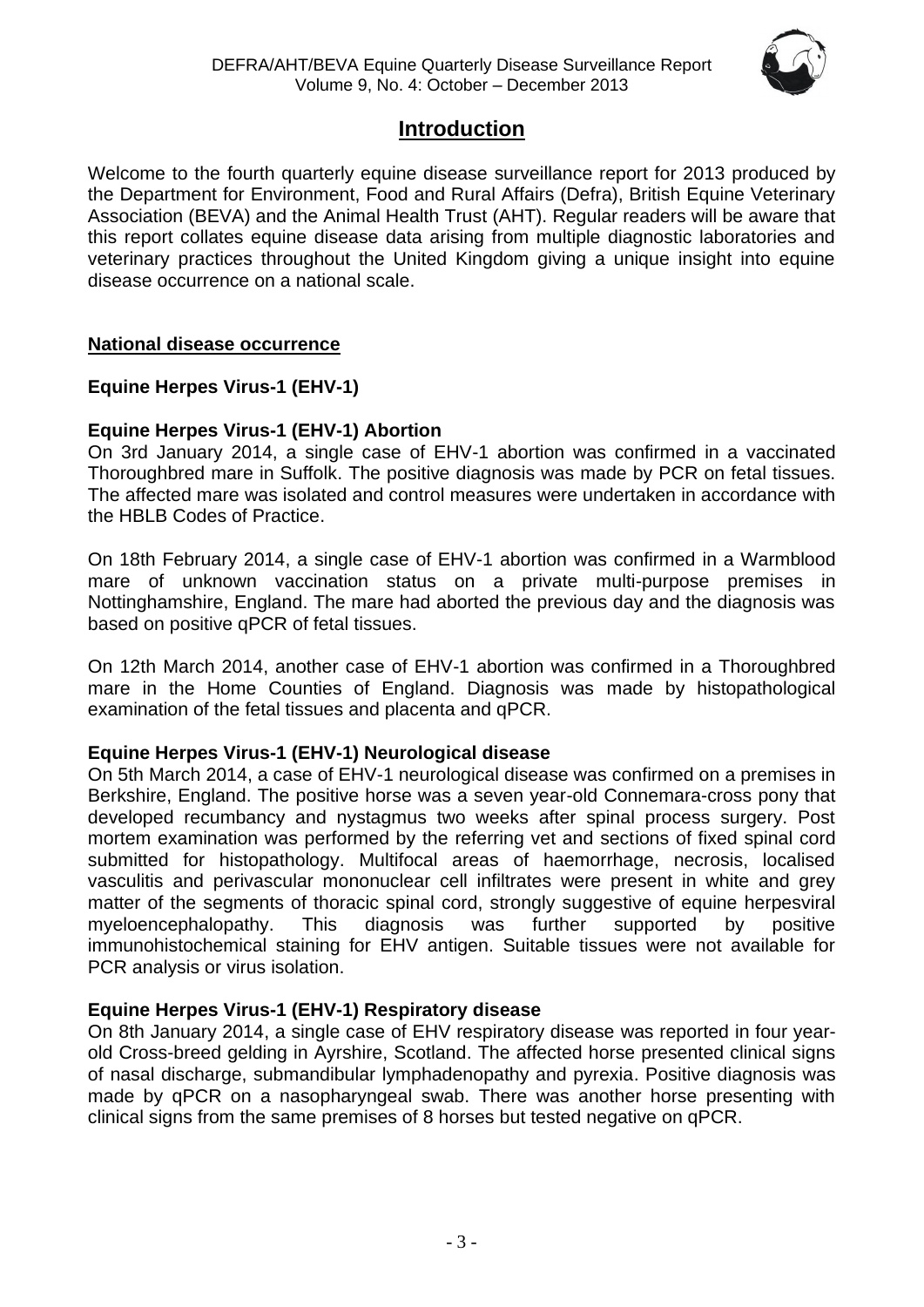

### **International disease occurrence**

### **Equine Herpes Virus-1 (EHV-1)**

Four outbreaks of EHV-1 abortion were reported during this quarter in Ireland, Leinster (1), Ulster (1) and Munster (2) with six Thoroughbreds affected. Diagnosis was confirmed at post-mortem examination based on histopathology and virology.

In Japan, an outbreak of EHV-1 abortion commenced on the12<sup>th</sup> October 2013, with the last reported case on the 28<sup>th</sup> December 2013. Three Thoroughbreds and non-Thoroughbreds on two premises were affected. Two of the horses were vaccinated.

One case of EHV-1 abortion was reported this quarter by Dr Boese GmBh Laboratory in Germany. The diagnosis was made by PCR on lochia (post parturient vaginal discharge).

On the 24th January 2014 equine herpes virus-1 neurological disease was reported in two linked outbreaks in the Saint Vith region of Belgium. The outbreaks were reported to have commenced on 9th January 2014 with clinical neurological signs with fever and coughing also noted among non-vaccinated horses. The link between the two outbreaks was through a horse moving from the first to the second affected premises.

On 31st January 2014 the World Organisation for Animal Health (OIE) reported an outbreak of EHV-1 neurological disease on a Thoroughbred stud farm near Waikato, New Zeland. On 22nd January 2014, a veterinary pathologist reported to the Ministry for Primary Industries (MPI) findings from a Thoroughbred stud where neurological signs in horses had first been detected on 9th January 2014. The report was based on histopathological lesions of vasculitis on examination of brain tissue and a history of clinical signs consistent with a neurological condition. Over the course of the outbreak eight mares on the stud farm were affected clinically. Four animals have been euthanased due to recumbency and paresis. EHV-1 PCR testing was positive on a range of tissues from two of the euthanased horses. The four remaining clinically affected animals had varying degrees of ataxia and bladder atony. Movements off the stud in the period from 10 days prior to the detection of clinical signs have been investigated, and no cases have been identified on other properties. Equid herpesvirus-1 (EHV-1) is present in New Zealand and cases of abortion and respiratory disease have been recorded in the past. Previous work has confirmed a relatively high sero-prevalence of antibodies to EHV-1 in the New Zealand horse population arising both from natural exposure and vaccination. This disease event is the first confirmed occurrence of the neurological presentation of EHV-1 in New Zealand.

On the 14th February 2014, an outbreak of EHV-1 neurological diseases was reported at a private stable in Lower Saxony, Germany. Twenty horses were reported with fever and two animals had neurological signs. The positive diagnoses were made by qPCR on nasopharyngeal swabs and blood samples.

### **Equine Infectious Anaemia (EIA)**

On 4th November 2013 the Centro di Referenza Nazionale per Anemia Infettiva Equina (CRAIE) in Italy reported that between 11th September and 30th October 2013 six separate cases of EIA have been confirmed in Italy. Two cases were identified for the first time on separate farms in Lazio, one case in Umbria and one case in Campania. In addition, another two cases were confirmed in the same premises in Campania.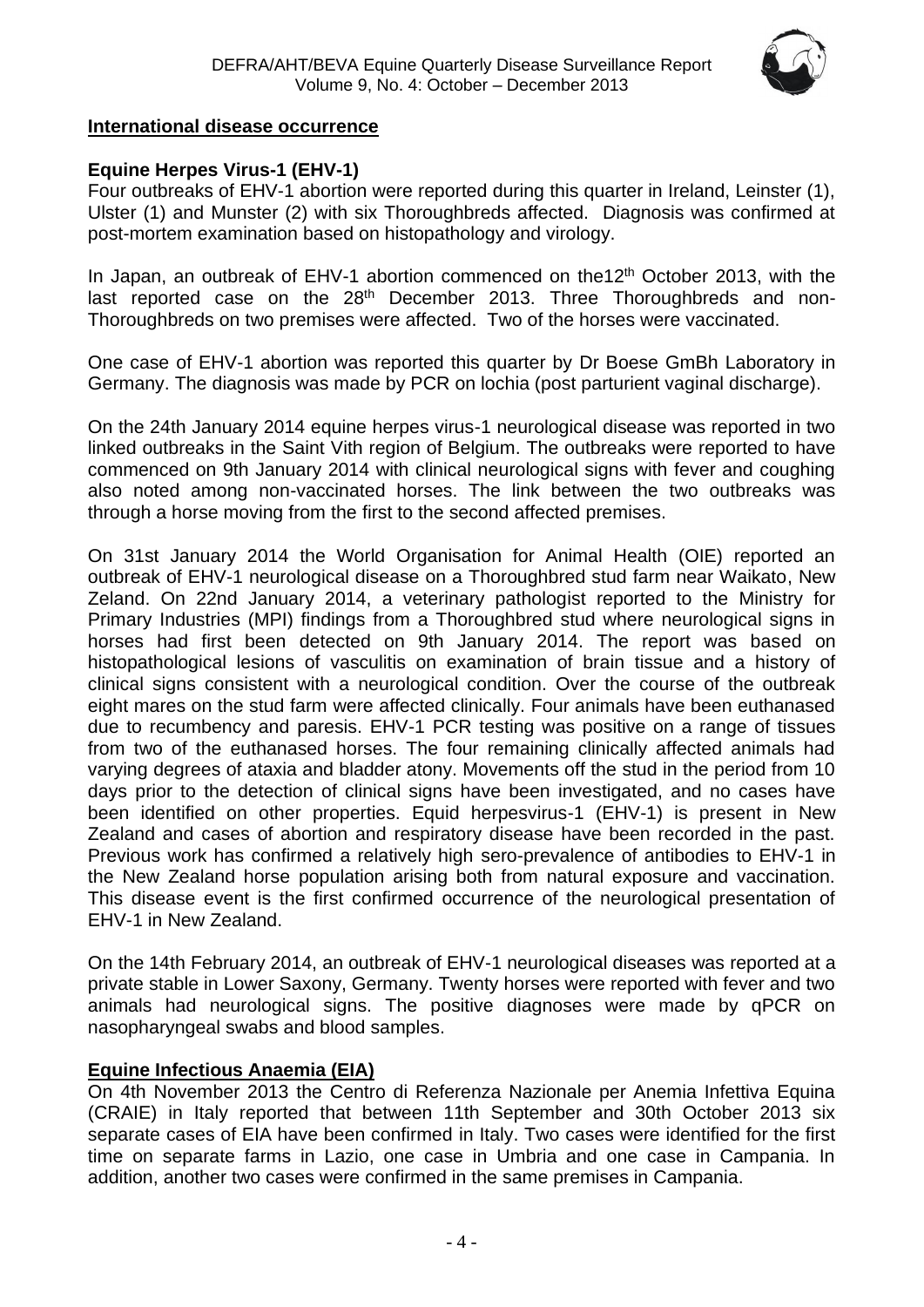

The Canadian Food Inspection Agency 34 farms affected by EIA to 20th November 2013' including: Saskatchewan (25 farms), British Columbia (4) and Alberta (5).

### **Eastern Equine Encephalomyelitis (EEE)**

An outbreak of Equine Eastern Encephalomyelitis (EEE) was reported on 18th October 2013, by the OIE based on information provided to them from the Virology Laboratory of the Veterinary School, National University, Costa Rica. The positive horse was kept in a livestock farm with another four horses near a forested area. The positive diagnosis was made by IgM-capture ELISA. The affected premises were isolated with horse movements stopped until further notice.

Since mid-December 2013, the number of confirmed equine cases of EEE in the USA increased by one giving a year-end annual total of 183 cases. The number of EEE cases by state for 2013 was S. Carolina (49), Florida (34), Georgia (25), N. Carolina (13), Mississippi (12), Arkansas and Louisiana (8 each), Alabama, Maine, Massachusetts and Texas (4 each), New Hampshire and New Jersey (3 each), Delaware, Kentucky and Vermont (2 each) and Connecticut, Maryland, Michigan, New York, Rhode Island and Virginia (1 each).

### **Leptospiral Abortion**

On the 5th December 2013 *Réseau d'Epidémio-Surveillance en Pathologie Equine*  (RESPE) reported a case of Leptospiral abortion that occurred in Gard, France on 29th November 2013. The positive diagnosis was made by PCR on placental tissues by the Frank Duncombe Laboratory, Normandy. No further information is available at this stage.

### **West Nile Virus (WNV)**

Since late November 2013, the number of confirmed equine cases of WNE in the USA increased by 27 giving a year-end annual total of 373 cases and the number of affected states also increased from 39 to 41. The number of WNE cases by state for 2013 was Texas (60), Oklahoma (41), Montana (27), Wyoming (19), California (17), Illinois (16), Missouri (14), Colorado and New York (13 each), Kentucky (12), Arkansas and Iowa (11 each), Idaho and Kansas (10 each), Georgia (8), Delaware and Utah (7 each), Nebraska, New Mexico and Oregon (6 each), Florida and Minnesota (5 each), Louisiana, Michigan, Mississippi, N. Dakota, S. Dakota and Wisconsin (4 each), Ohio, S. Carolina and Tennessee (3 each), Arizona, Maryland, Massachusetts, N. Carolina, Pennsylvania and Washington (2 each) and Indiana, New Hampshire, Vermont and Virginia (1 each).

### **Lawsonia enteropathy**

The number of confirmed cases of *L. intracellularis* infection increase in the fourth quarter of 2013 with 16 cases identified in Kentucky and one case confirmed in Ohio.

On the 19th February 2014 three cases of equine lawsoniosis were reported in an outbreak in the of Brussells region of Belgium*. The positive diagnoses were confirmed on the* 14th February 2014*, by PCR on faecal samples. Three of 12 yearlings are reported to be affected with signs of colic, depression and fever.*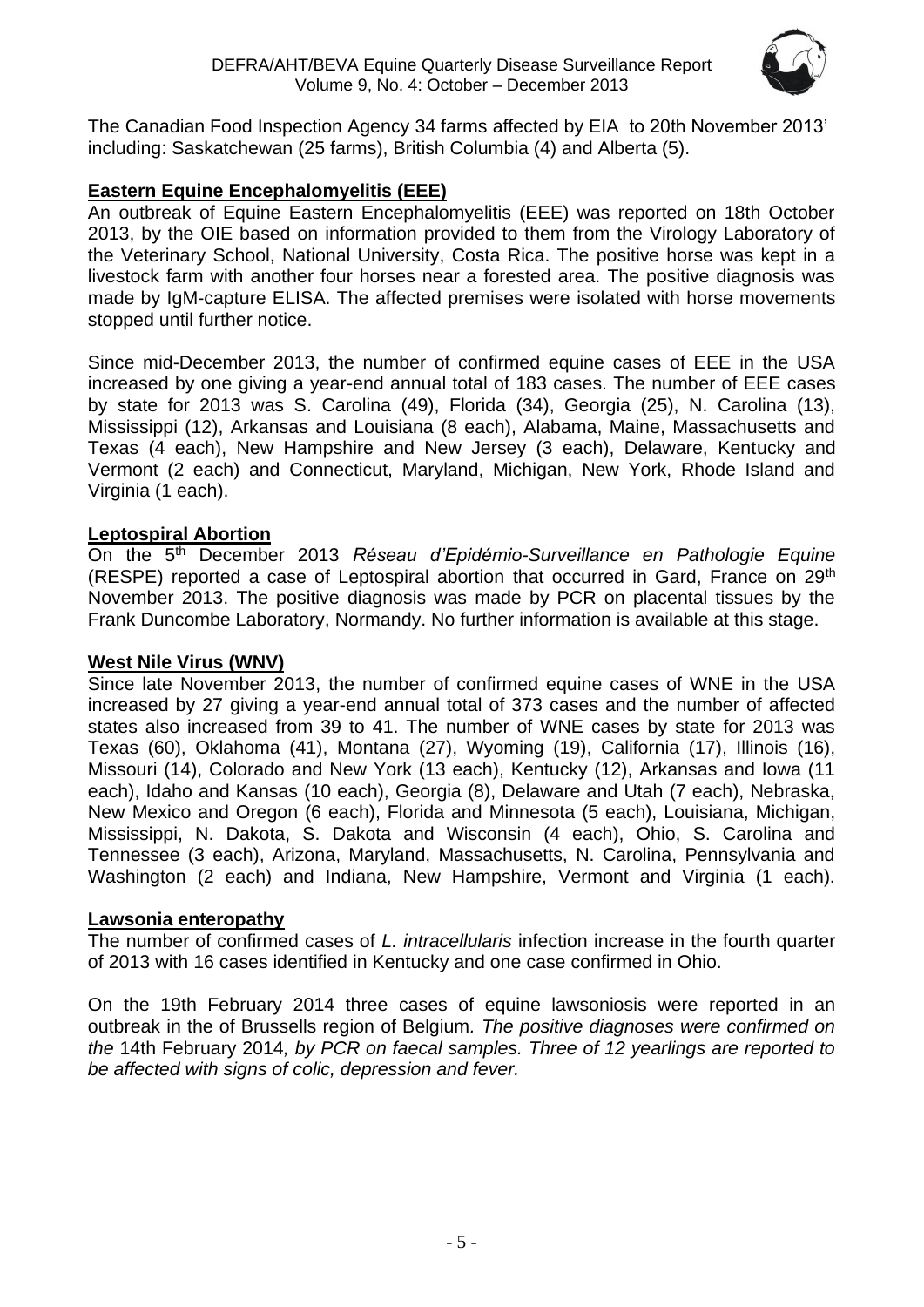

### **Defra/ Animal Health and Veterinary Laboratories Agency (AHVLA) business**

### Proposed removal of notifiable status for CEM and EVA in England

Defra has published a proposal to remove the notifiable status of CEM and EVA in England. The reason for the proposal is that our existing legislation for both diseases goes beyond EU requirements. Unlike most other notifiable diseases in England, the EU does not require us to control these diseases. We have to ask why taxpayers money is spent controlling such preventable or treatable diseases when there is no EU requirement to do so.

Defra carries out this review in the most transparent way possible and even before the formal consultation several letters were received setting out the case for retaining CEM and EVA as notifiable diseases. All of these points will, of course, be taken fully into account, along with the veterinary evidence on the impact of these diseases on animal health and welfare as well as evidence gathered from other countries with significant equine export industries.

A decision is expected later in 2014 – an exact timetable is not yet agreed.

### Draft Commission Regulation on Equine identification

Defra expects the new regulation to be voted on at SCoFCAH in the first half of this year but no exact timeline is available as negotiations are still ongoing. The current draft sets an implementation date of 1 January 2015 which may be pushed back if agreement on the text is not reached soon.

In addition to the proposal on horse identification, we have just received a new and separate proposal from the European Commission on zootechnics. Defra is currently evaluating what it means for the equine industry.

#### Tripartite Agreement

The revised TPA is due to go live on the 18th May 2014.

The new TPA approved bodies for the UK are Weatherbys, the Thoroughbred Breeders Association and the British Equestrian Federation. These have been endorsed by France and Ireland.

The CVOs of the signatory countries are due to meet on the 9th April to agree the French and Irish TPA approved bodies.

Defra is liaising with the signatory countries and approved bodies to agree the new processes and procedures.

### EU Animal Health Regulation

A comprehensive Animal Health Regulation is being negotiated in Brussels by the Member States to set a legal basis for a common EU animal health policy and a single, simplified, transparent, flexible and clear regulatory framework for animal health. The UK is looking for increased regulatory simplicity, a strong focus on outcomes rather than process and greater flexibility to manage disease threats appropriately.

The proposal is being redrafted and a second read in Council is expected to start during the Greek Presidency. Negotiations are expected to be completed during 2015 with implementation starting 2018.

DEFRA is continuously engaging with its agencies, the Devolved Administrations, Industry and other Member States throughout this process.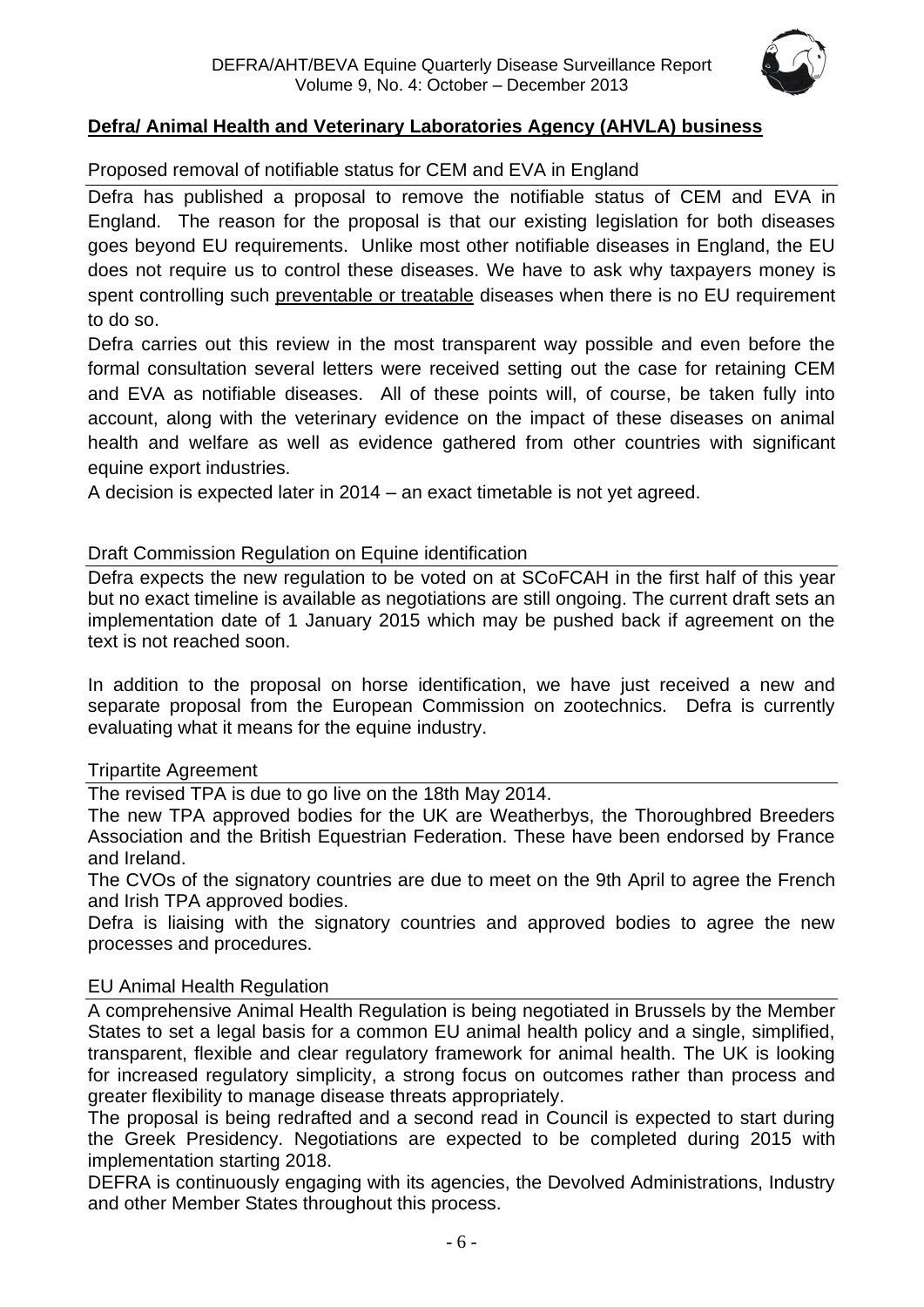

### **Focus article**

In this report we are pleased to include a focus article written by Sonia Gonzalez-Medina from The Animal Health Trust, Epidemiology Unit. The article provides an update in the cause of Atypical Myopathy (AM) and describes the proposed pathophysiology of this disease.

We reiterate that the views expressed in this focus article are the authors' own and should not be interpreted as official statements of Defra, BEVA or the AHT.

Access to all of the equine disease surveillance reports can be made on a dedicated page on the recently updated Animal Health Trust website at [http://www.aht.org.uk/cms](http://www.aht.org.uk/cms-display/DEFRA_AHT_BEVA_equine_reports.html)[display/DEFRA\\_AHT\\_BEVA\\_equine\\_reports.html](http://www.aht.org.uk/cms-display/DEFRA_AHT_BEVA_equine_reports.html) or via the BEVA and Defra websites at <http://www.beva.org.uk/news-and-events/news> and [http://archive.defra.gov.uk/foodfarm/farmanimal/diseases/vetsurveillance/reports/listing.ht](http://archive.defra.gov.uk/foodfarm/farmanimal/diseases/vetsurveillance/reports/listing.htm) [m,](http://archive.defra.gov.uk/foodfarm/farmanimal/diseases/vetsurveillance/reports/listing.htm) respectively.

We would remind readers and their colleagues that a form is available on the AHT website for registration to receive reports free of charge, via e-mail, on a quarterly basis. The link for this registration form is available via [http://www.aht.org.uk/cms](http://www.aht.org.uk/cms-display/equine_disease_registration.html)[display/equine\\_disease\\_registration.html](http://www.aht.org.uk/cms-display/equine_disease_registration.html) .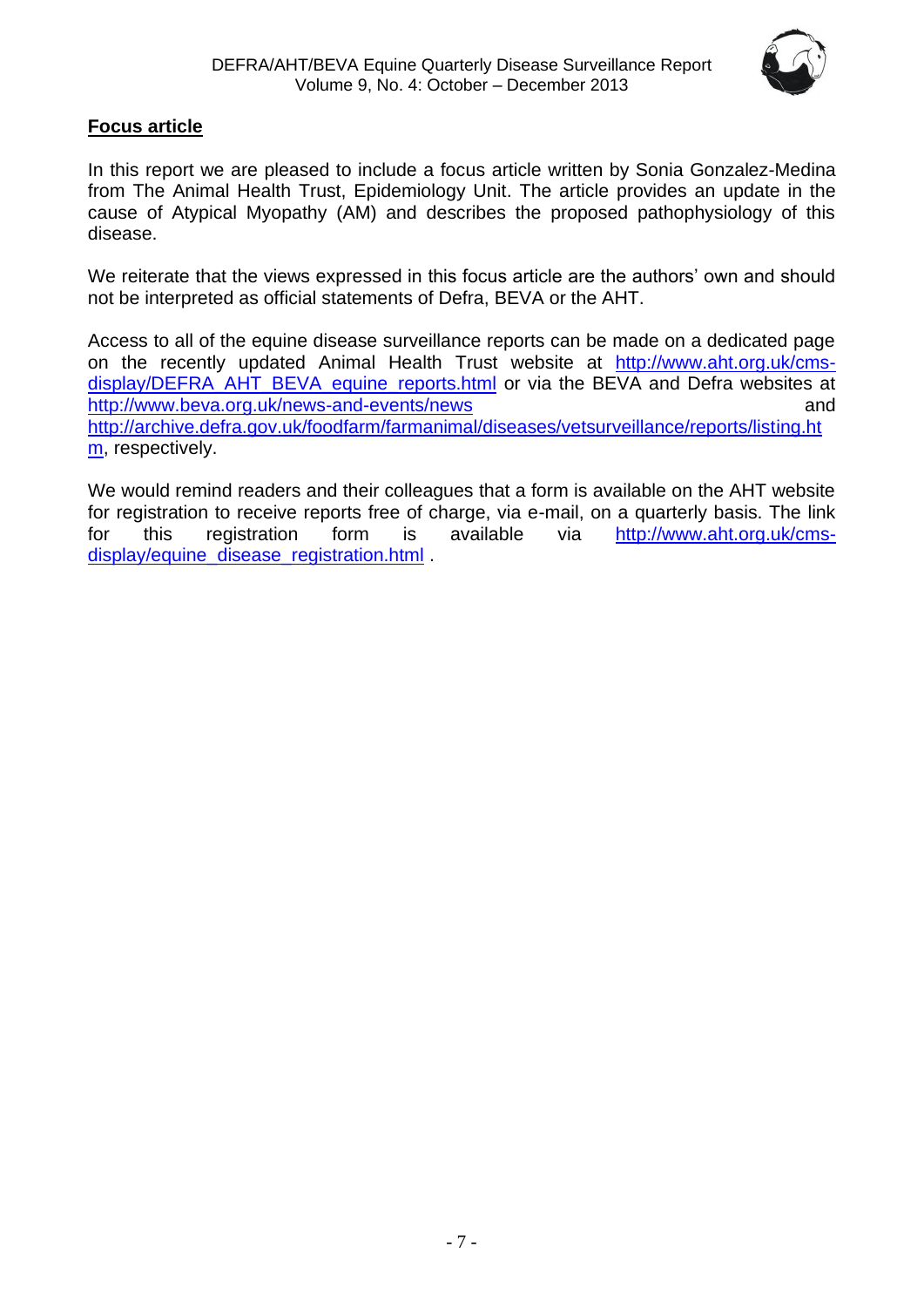

### **Virology Disease Report for the Fourth Quarter of 2013**

The results of virological testing for October to December 2013 are summarised in Table 1 and include data relating to Equine Viral Arteritis (EVA), Equine Infectious Anaemia (EIA) and West Nile Virus (WNV) from the Animal Health Veterinary Laboratories Agency (AHVLA), Weybridge. The sample population for the AHVLA is different from that for the other contributing laboratories, as the AHVLA's tests are principally in relation to international trade (EVA and EIA). AHVLA now provides testing for WNV as part of clinical work up of neurological cases on specific request and provided the local regional AHVLA office has been informed.

### **Table 1: Diagnostic virology sample throughput and positive results for the fourth quarter of 2013**

|                            | Number of<br><b>Samples Tested</b> | <b>Number Positive</b> | <b>Number of</b><br>Contributing<br>Laboratories |
|----------------------------|------------------------------------|------------------------|--------------------------------------------------|
| <b>Serological Tests</b>   |                                    |                        |                                                  |
| <b>EVA ELISA</b>           | 1681                               | 17#                    | 5                                                |
| <b>EVA VN</b>              | 380                                | 83#                    | 3                                                |
| <b>AHVLA EVA VN</b>        | 915                                | 11                     | 1                                                |
| EHV-1/-4 CF test           | 335                                | $17*$                  | $\overline{2}$                                   |
| EHV-3 VN test              | 1                                  | 0                      | 1                                                |
| ERV-A/-B CF test           | 176                                | 0                      | 1                                                |
| Influenza HI test          | 205                                | $0^*$                  | 1                                                |
| EIA (Coggins)              | 79                                 | 0                      | 3                                                |
| <b>EIA ELISA</b>           | 247                                | $\mathbf 0$            | 5                                                |
| AHVLA EIA (Coggins)        | 1786                               | 0                      | 1                                                |
| AHVLA WNV (cELISA)         | 3                                  | 1 <sup>1</sup>         | 1                                                |
| <b>Virus Detection</b>     |                                    |                        |                                                  |
| EHV-1/-4 PCR               | 151                                | 10                     | $\overline{2}$                                   |
| EHV-2/-5 PCR               | 54                                 | 22                     | 1                                                |
| Influenza NP ELISA         | 45                                 | 0                      | $\overline{2}$                                   |
| Influenza Directigen       | 145                                | 0                      | $\overline{2}$                                   |
| Influenza PCR              | 136                                | $6\phantom{1}6$        | 1                                                |
| <b>AHVLA Influenza PCR</b> | 183                                | $\mathbf 0$            | 1                                                |
| Influenza VI in eggs       | 8                                  | $\overline{4}$         |                                                  |
| <b>EHV VI</b>              | 41                                 | 6                      | 1                                                |
| <b>EVA VI/PCR</b>          | $\boldsymbol{0}$                   | 0                      | 1                                                |
| <b>AHVLA EVA VI/PCR</b>    | $\overline{7}$                     | 0                      | 1                                                |
| Rotavirus                  | 14                                 | $\overline{2}$         | 9                                                |

ELISA = enzyme-linked immunosorbent assay, VN = virus neutralisation, VLA = Animal Health Veterinary Laboratories Agency, CF = complement fixation,

HI = haemagglutination inhibition, Coggins = agar gel immuno diffusion test, PCR = polymerase chain reaction, NP = nucleoprotein,

VI = virus isolation, EVA = equine viral arteritis, EHV = equine herpes virus, ERV = equine rhinitis virus, EIA = equine infectious anaemia # = Seropositives include vaccinated stallions, \* = Diagnosed positive on basis of seroconversion between paired sera \*\* = Seropositve due to vaccination

<sup>1</sup> = One serum sample was submitted from a horse which had recently been imported from Cyprus and had presented with neurological signs on arrival. The horse was tested by cELISA with positive results and re-tested using the WNV IgM ELISA with negative results. A repeat sample taken one week later was also positive for total WNV antibody by cELISA yet negative by IgM ELISA. On investigation of the background to this case there was no history of WNV vaccination. These results suggested an older infection and perhaps no relation to the recent disease episode.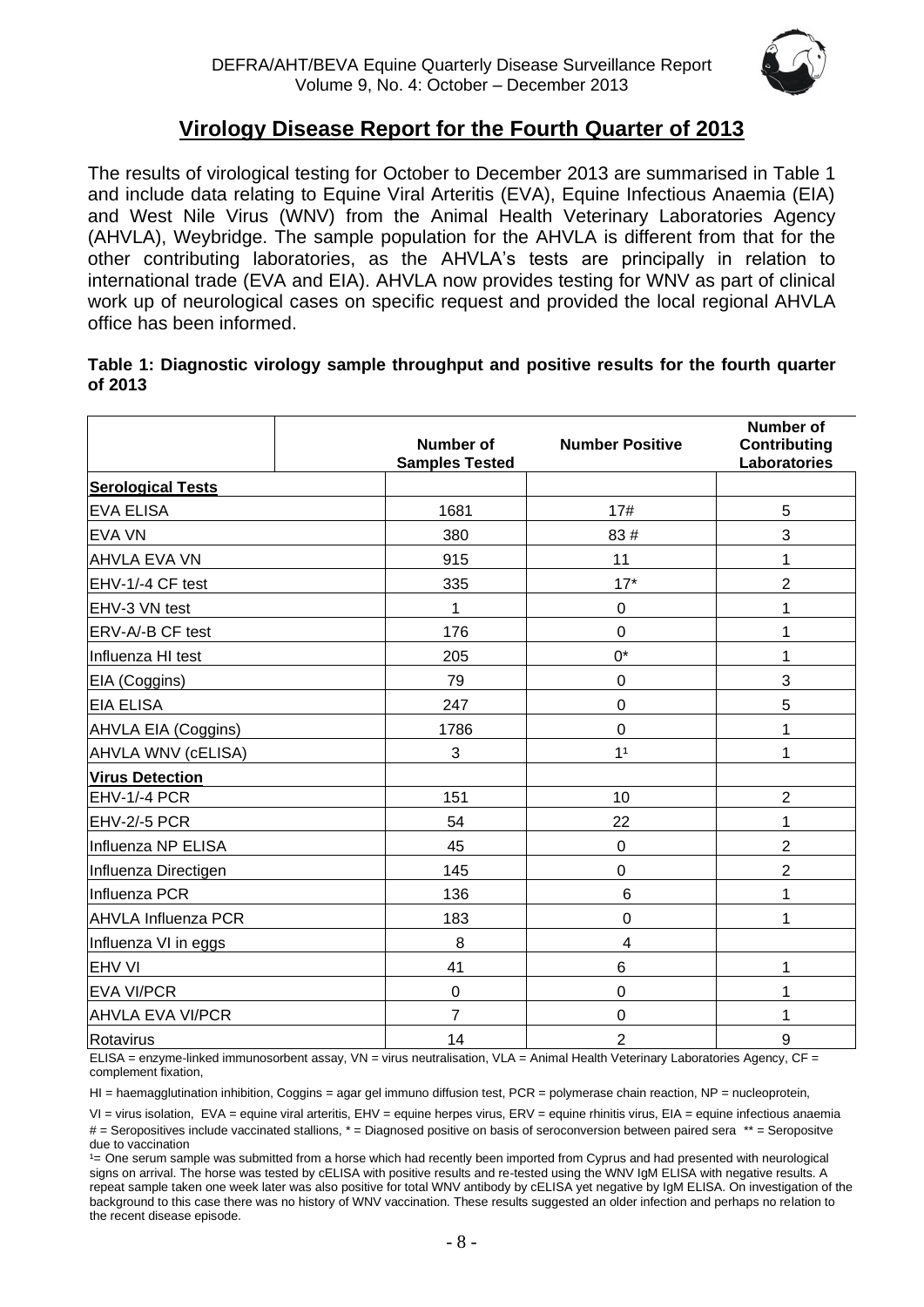

### **Virological Diagnoses for the fourth quarter of 2013**

### **Equine Influenza**

The first case was confirmed on the 30<sup>th</sup> September in a non-vaccinated, non-Thoroughbred horse in Lanarkshire, Scotland. The affected horse came from a dealer's yard in West Scotland and presented mild clinical signs of cough, serous nasal discharge and depression. There are 2 in-contact horses that have not developed signs of disease to date.

Three cases were reported in October.

On the 15<sup>th</sup> two separated cases were confirmed in the United Kingdom by qPCR on nasopharyngeal swabs. The affected horse in Lanarkshire, Scotland, was an unvaccinated Thoroughbred- crossed mare that presented clinical signs of hyperthermia, mild cough and increased respiratory effort.

The second case was confirmed in Northamptonshire, England. The affected horse was an unvaccinated Irish draft mare presenting clinical signs of depression and mild cough.

It was unknown if this case was linked to the previous outbreaks reported this year in the same county.

The last case was detected in Shropshire, England, on the 23rd October. The positive horse was an unvaccinated showjumper gelding that had travelled to South Wales for a competition 10 days previously. The gelding presented clinical signs of bilateral nasal discharge, severe productive cough and pyrexia.

On the 30th November a case of equine influenza was confirmed in South Wales, UK. The affected horse was an unvaccinated seven year-old cob stallion that presented clinical signs of pyrexia and mild cough.

The last case of the fourth quarter was reported on the  $5<sup>th</sup>$  December in Shropshire, England. The affected horse was a seven year-old unvaccinated Shetland pony that showed clinical signs of mucopurulent nasal discharge and dry cough. The affected premises were isolated with horse movements stopped for a period.

#### **Equine Herpes Virus-1 (EHV-1)**

On the 22nd November a single case of EHV-1 abortion was confirmed in a vaccinated 4 year-old Thoroughbred mare in East Suffolk, England. The positive diagnosis was made by PCR on fetal tissues. There were three other mares in contact with the aborting mare, all of them vaccinated. The affected mare was isolated and control measures were undertaken in accordance with the HBLB Codes of Practice.

On the 11<sup>th</sup> December 2013 a case of EHV-1 respiratory disease was in Bridgend, Wales. The affected horse was a five-year-old unvaccinated crossbreed mare that showed clinical signs of mucopurulent nasal discharge and mild cough. There were two other in-contact horses, one of which developed a mild cough. The affected premises were isolated with horse movements stopped for a period.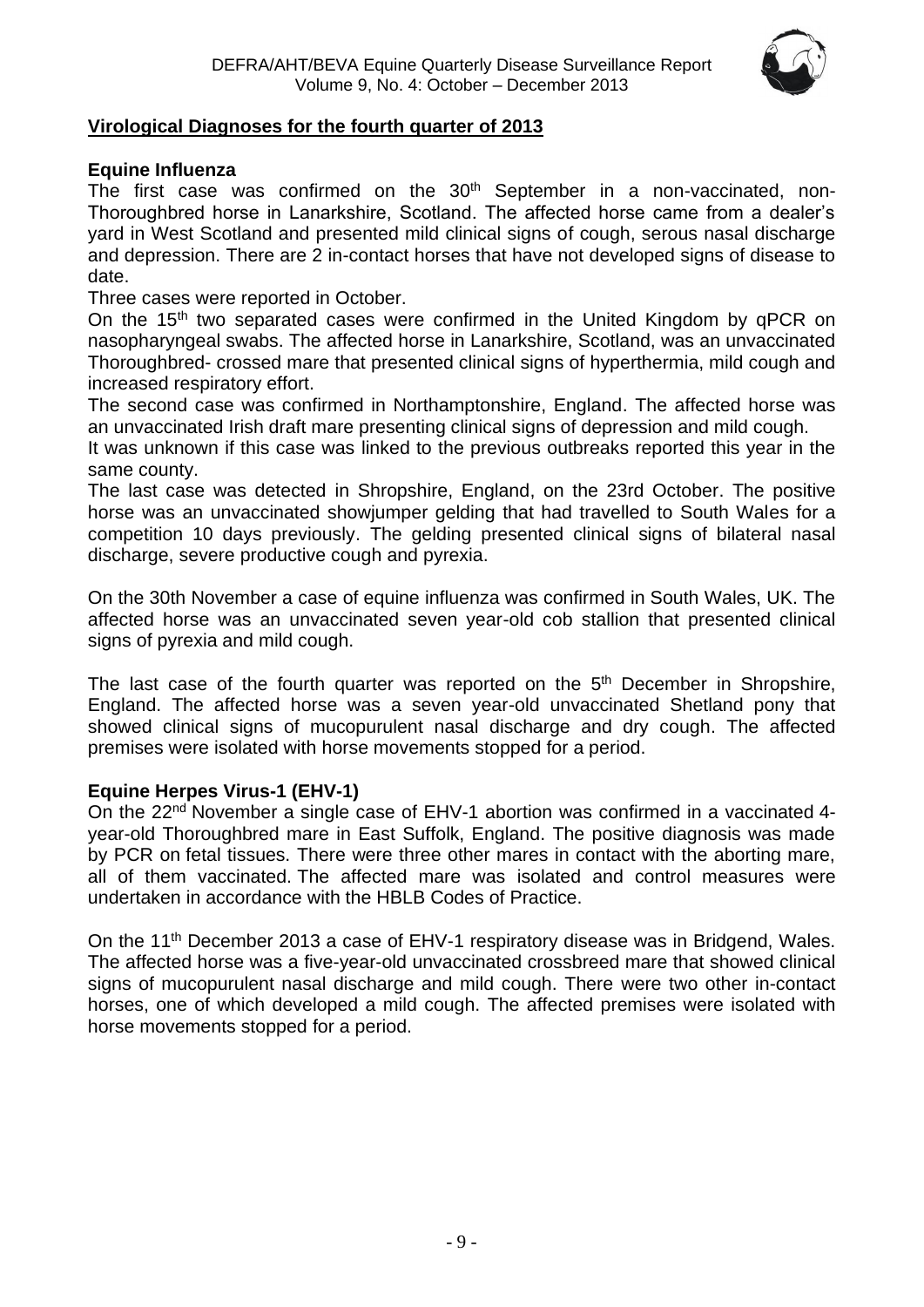

### **Bacteriology Disease Report for the Second Quarter of 2013**

A summary of the diagnostic bacteriology testing undertaken by different contributing laboratories is presented in Table 2. For contagious equine metritis (CEM) all 29 HBLB approved laboratories in the UK contributed data.

### AHVLA CEMO Data for the period October to December 2013

We are again pleased to include data relating to CEM testing from the Animal Health Veterinary Laboratories Agency (AHVLA), in this quarterly report. The sample population for the AHVLA is different from that for the other contributing laboratories as the AHVLA tests are principally in relation to international trade and/or outbreak investigations.

### **Strangles**

Strangles remains endemic in the UK, especially among parts of the non-Thoroughbred horse population. Diagnoses are confirmed in the UK based on traditional culture of *S. equi* and qPCR on respiratory samples and/or seroconversion using a serological ELISA.

### **Table 2: Diagnostic bacteriology sample throughput and positive results for the fourth quarter 2013**

|                                              | <b>Number of</b><br><b>Samples</b><br><b>Tested</b> | <b>Number</b><br><b>Positive</b> | Number of<br>Contributing<br>Laboratories |
|----------------------------------------------|-----------------------------------------------------|----------------------------------|-------------------------------------------|
| <b>CEMO (HBLB)</b>                           | 1367                                                | n                                | 29                                        |
| <b>CEMO (AHVLA)</b>                          | 2329                                                | 0                                |                                           |
| Klebsiella pneumoniae#                       | 14131                                               | 3                                | 29                                        |
| Pseudomonas aeruginosa                       | 13591                                               | 29                               | 29                                        |
| Strangles*culture                            | 1373                                                | 95                               | 20                                        |
| <b>Strangles PCR</b>                         | 738                                                 | 35                               | 4                                         |
| <b>Strangles ELISA</b>                       | 1529                                                | 1862                             | 4                                         |
| <b>Salmonellosis</b>                         | 528                                                 | 39                               | 17                                        |
| <b>MRSA</b>                                  | 470                                                 | 8                                | 12                                        |
| <b>Clostridium perfringens</b>               | 243                                                 | 12                               | 8                                         |
| <b>Clostridium difficile (toxin by ELISA</b> |                                                     |                                  |                                           |
| or immunochromatography)                     | 155                                                 | 18                               | 10                                        |
| <b>Borrelia (by ELISA)</b>                   | 34                                                  | 5                                |                                           |
| Rhodococcus equi culture/PCR                 | 454                                                 | 2                                |                                           |
| Lawsonia intracellularis**culture/PCR        | 124                                                 | 14                               | 5                                         |

CEMO = contagious equine metritis organism (Taylorella equigenitalis); HBLB = HBLB accredited laboratories; #=capsule type 1,2,5; AHVLA = AHVLA reference laboratory**; \****Streptococcus equi* subsp*. equi*; MRSA = methicillin resistant *Staphylococcus aureus.* \*\* Lawsonia intracellularis identified using PCR applied to faeces; <sup>1</sup> reproductive tract samples only; <sup>2</sup> seropositivity may be attributed to disease exposure, vaccination, infection and carrier states.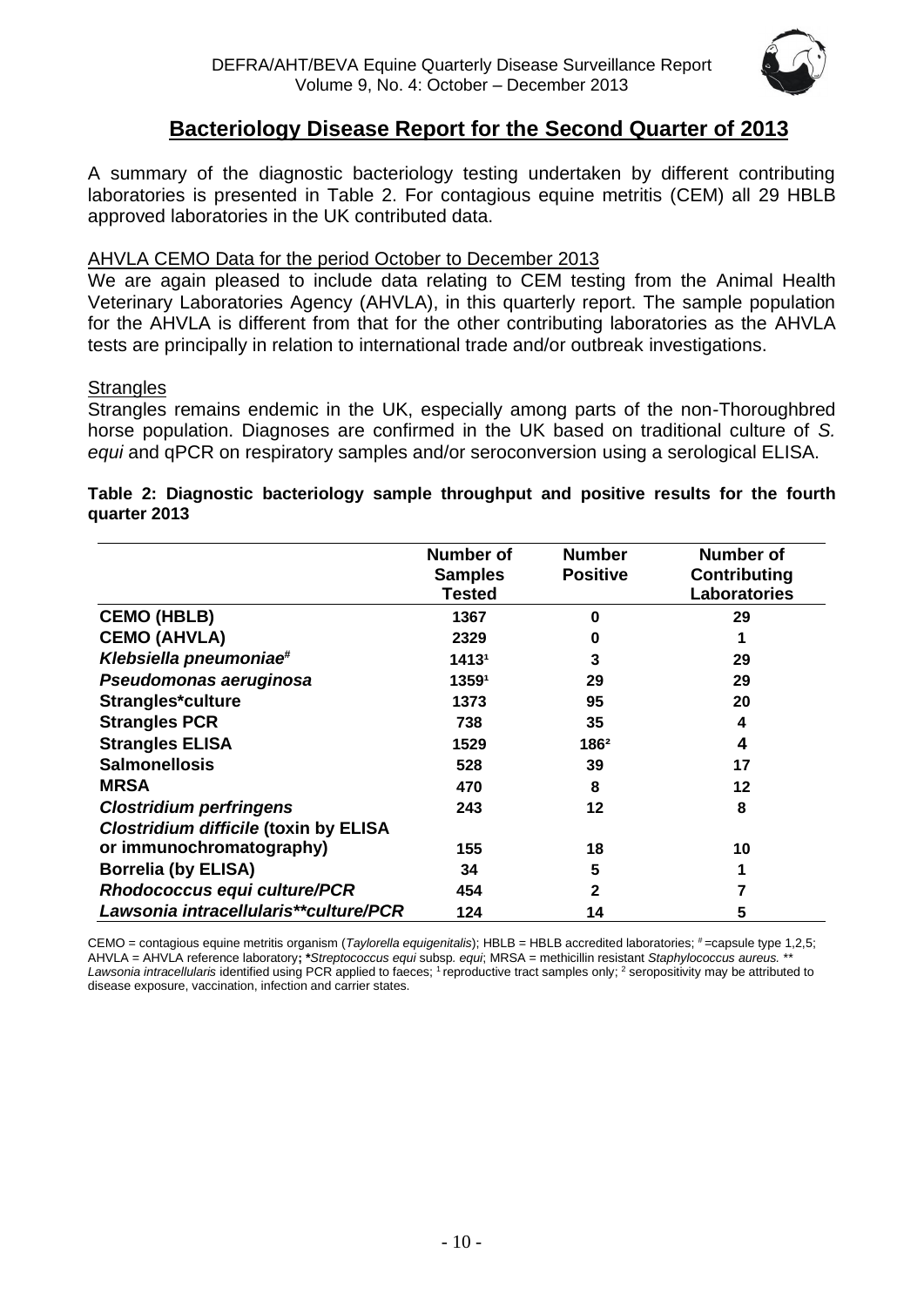

### AHVLA *Salmonella* results

49 samples were submitted during the 4<sup>th</sup> quarter 2013 to the AHVLA and of these forty 43 were positive. From the incidents involving strains typed by the AHVLA, the serovars/phagetypes reported were monophasic Typhimurium variants *S.* 4,12:i:- (9 samples; 4 DT193, 1 U311, 2 untypable and 2 untyped), *S.* 4,5,12:i:- U311 (11 samples), *S.* Anatum (9 samples), *S.* Enteritidis (2 samples; 1 PT11 and 1 PT8)*, S.* Typhimurium (8 samples; 4 U302 and single incidents of DT104, DT193 and DT66a and one untyped), *S.*  Mbandaka (1 sample) and *S.* Newport (3 samples). Monophasic *Salmonella* Typhimurium DT193 is primarily associated with pigs and U311 with cattle. *Salmonella* Enteritidis PT 11 is a hedgehog type and *S.* Typhimurium DT104 and *Salmonella* Enteritidis PT8 are likely to be of human origin*. S.* Anatum is often associated with wild birds. For more information from AHVLA about Salmonella in the UK, please visit [http://www.defra.gov.uk/ahvla](http://www.defra.gov.uk/ahvla-en/publication/salm12/)[en/publication/salm12/](http://www.defra.gov.uk/ahvla-en/publication/salm12/)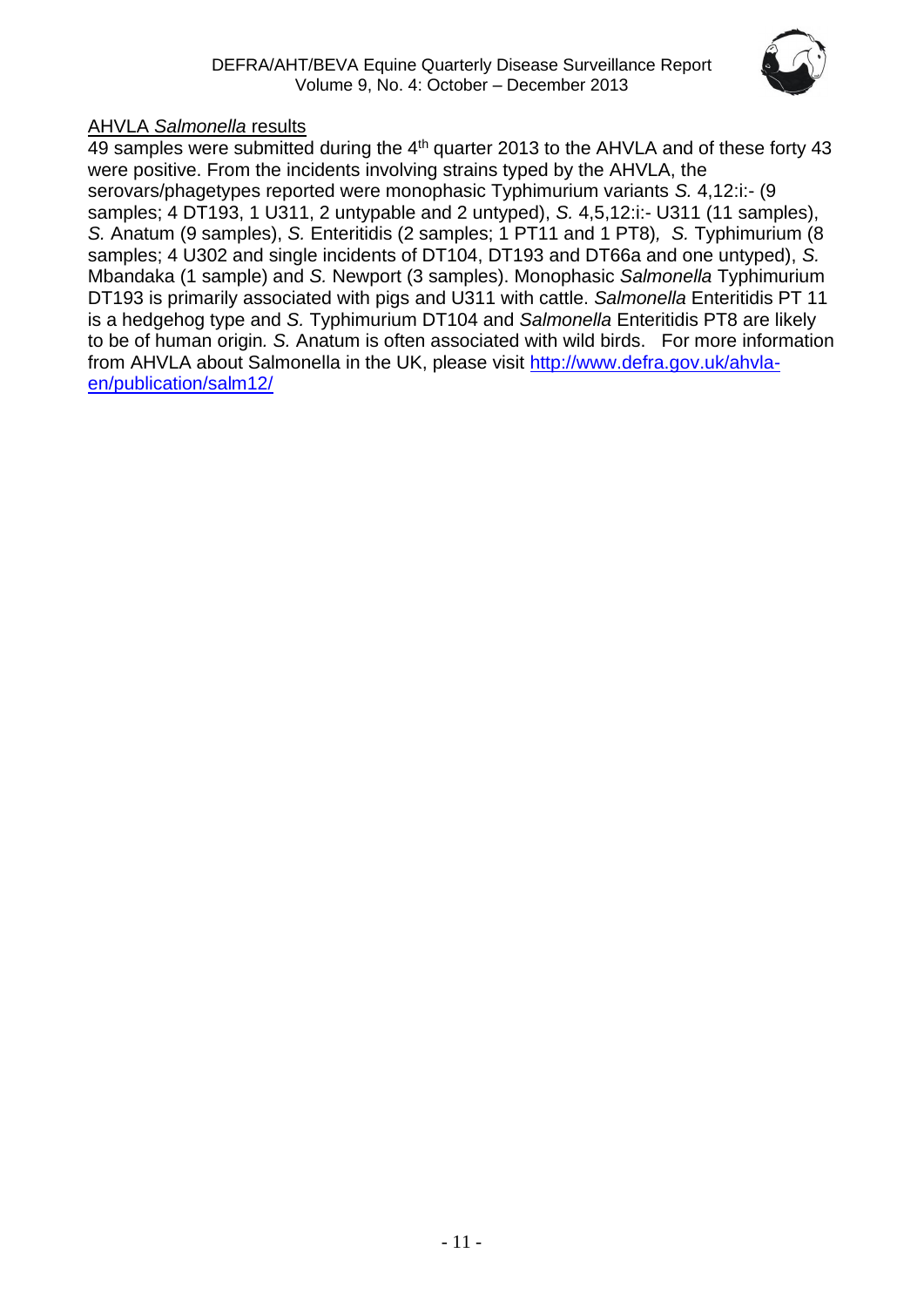

### **Toxic and Parasitic Disease Report for the Fourth Quarter of 2013**

A summary of diagnostic toxicosis and parasitology testing undertaken by contributing laboratories is presented in Tables 3 and 4, respectively. Results for toxicosis are based on histopathologically confirmed evidence of disease only (where applicable).

### **Table 3: Diagnostic toxicosis sample throughput and positive results for the fourth quarter of 2013**

|                       | <b>Number of</b><br><b>Samples</b><br><b>Tested</b> | <b>Number</b><br><b>Positive</b> | <b>Number of</b><br><b>Contributing</b><br><b>Laboratories</b> |
|-----------------------|-----------------------------------------------------|----------------------------------|----------------------------------------------------------------|
| <b>Grass Sickness</b> | 15                                                  |                                  |                                                                |
| Hepatic toxicoses     | 34                                                  |                                  |                                                                |
| Atypical myopathy     | 19                                                  | 14                               | ク*                                                             |

\*Includes contributing laboratories with no cases submitted

#### **Table 4: Diagnostic parasitology sample throughput and positive results for the fourth quarter of 2013**

|                                  | <b>Number of</b><br><b>Samples</b><br><b>Tested</b> | <b>Number</b><br><b>Positive</b> | <b>Number of</b><br><b>Contributing</b><br><b>Laboratories</b> |
|----------------------------------|-----------------------------------------------------|----------------------------------|----------------------------------------------------------------|
| <b>Endoparasites</b>             |                                                     |                                  |                                                                |
| Ascarids                         | 3333                                                | 61                               | 19                                                             |
| Cyathostomes                     | 2257                                                | 384                              | 13                                                             |
| Dictyocaulus                     | 1218                                                | 20                               | 11                                                             |
| Strongyles                       | 3606                                                | 871                              | 21                                                             |
| Tapeworms (ELISA based testing)  | 116                                                 | 25                               | 8                                                              |
| Tapeworms (Faecal exam)          | 1951                                                | 26                               | 11                                                             |
| Trichostrongylus                 | 433                                                 | 10                               | 1                                                              |
| Strongyloides                    | 2552                                                | 360                              | 18                                                             |
| Oxyuris equi                     | 197                                                 | 10                               | $5\phantom{.0}$                                                |
| Fasciola                         | 100                                                 | 6                                | 3                                                              |
| Coccidia                         | 249                                                 | 5                                | 5                                                              |
| Cryptosporidia                   | 9                                                   | $\bf{0}$                         | 1                                                              |
| AHVLA Theileria equi (CFT)*      | 118                                                 | 1                                | 1                                                              |
| AHVLA Theileria equi (IFAT)**    | 364                                                 | 17                               | 1                                                              |
| AHVLA Theileria equi (cELISA)*** | 541                                                 | 1                                | 1                                                              |
| AHVLA Babesia caballi (CFT)*     | 117                                                 | 2                                | 1                                                              |
| AHVLA Babesia caballi (IFAT)**   | 364                                                 | 8                                | 1                                                              |
| AHVLA Babesia caballi(cELISA)*** | 541                                                 | $\mathbf 0$                      | 1                                                              |
| <b>Ectoparasites</b>             |                                                     |                                  |                                                                |
| <b>Mites</b>                     | 31                                                  | 0                                | 17                                                             |
| Lice                             | 424                                                 | $\mathbf 2$                      | 17                                                             |
| Ringworm                         | 547                                                 | 135                              | 22                                                             |
| Dermatophilus                    | 180                                                 | 22                               | 17                                                             |
| Candida                          | 9                                                   | $\bf{0}$                         | $\boldsymbol{2}$                                               |

\*Complement Fixation Test; CFT suspect/positive samples are tested in IFAT test

\*\*Indirect Fluorescent Antibody Test; \*\*\*competitive Enzyme-linked immunosorbent assay; positive cELISA results are not undergoing confirmatory testing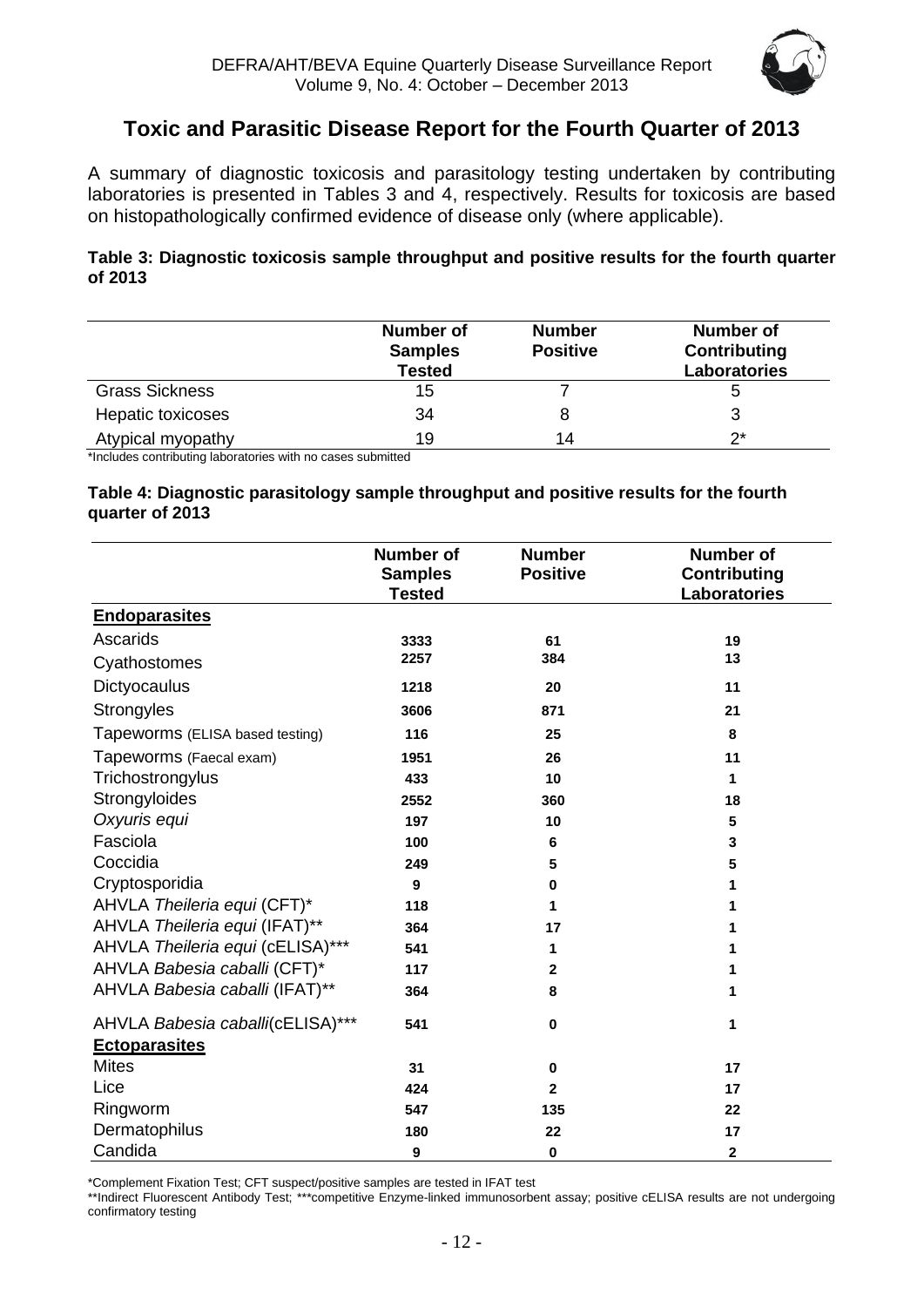

I

### **Grass sickness surveillance data** [\(http://www.equinegrasssickness.co.uk/](http://www.equinegrasssickness.co.uk/))

Seven cases of equine grass sickness (EGS) have been reported during the fourth quarter of 2013 (October – December), of which four occurred in England and one occurred in Wales. Location was not reported for the remaining three cases. Only one affected premise had a history of previous EGS cases.

Cases comprised four geldings and one stallion (sex was not reported for the remaining two cases), with a median age of 15 years (range 2 – 21 years). Affected breeds were Welsh breeds (2 cases), Warmblood, Dale , Shetland and Irish Draught cross (1 each).

Four cases were reported to have acute EGS and three were diagnosed with chronic EGS, of which survival status was only reported for one chronic case that was reported to have survived to date. Diagnostic information was provided for four cases (two acute and two chronic cases), of which three were diagnosed based on veterinary assessment of clinical signs alone. Diagnosis of the remaining acute case was confirmed by histopathological examination of an ileal biopsy obtained via laparotomy, and subsequent *post mortem*  including histopathological examination of ganglia.

The nationwide EGS surveillance scheme was established in spring 2008 to facilitate the investigation of changes in geographic distribution and incidence of the disease in Great Britain. Data gathered by this scheme is collated in a strictly confidential database, and will be an invaluable resource in the development of proposed vaccination field trials of a *Clostridium botulinum* type C toxoid vaccine. **Unfortunately, the number of cases reported to the scheme each year is decreasing. Therefore we would encourage both horse owners and veterinary surgeons to report any cases of EGS by contacting Jo Ireland at the Animal Health Trust (email [jo.ireland@aht.org.uk\)](mailto:jo.ireland@aht.org.uk).**

Further information is also available at <http://www.equinegrasssickness.co.uk/> where questionnaires, collecting data on both affected premises and individual cases, can be viewed and completed online.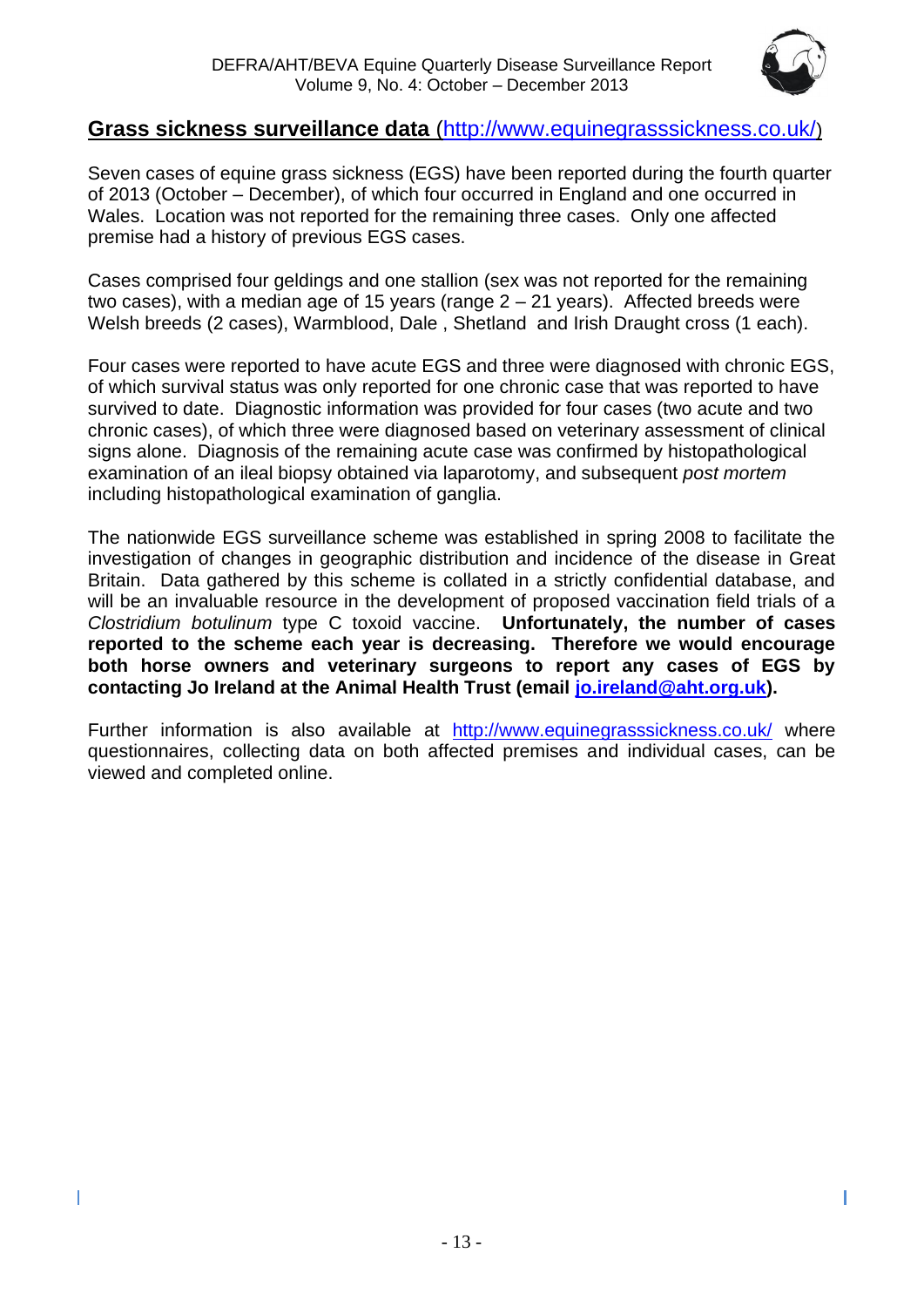

## **Focus Article: Update in the cause of Atypical myopathy**

### **Sonia Gonzalez-Medina MVDr, CertAVP(EM), MRCVS. Epidemiology Unit, Centre of Preventive Medicine. The Animal Health Trust, Newmarket, UK**

### **Introduction**

Atypical myopathy (AM) was first recognized in grazing horses in 1934 in East Scotland and first reported in the literature in 1985. The condition was named as Acute Myopathy or Atypical myoglobinuria due to clinical signs noticed in the first identified cases. Early reports described recumbent and weak horses that often died within the first 12 -72h. Suspected cases sporadically occurred in several countries such as the USA, Canada and Australia, although it was named as seasonal pasture disease in these locations. The first major outbreak, which raised awareness of the condition worldwide, occurred in Germany in 1995. Since 2000, numbers of outbreaks and affected animals increased considerably in central Europe, triggering the beginning of epidemiological investigations into the mechanisms of disease and methods for its prevention.

### **Surveillance in Europe**

As a leading group, The University of Liege (Belgium) established an informal epidemiosurveillance network known as the Atypical Myopathy Alert Group (AMAG) that in 2006 expanded their national recording of cases to all european cases. Currently, this network consists of worldwide equine veterinarians, national epidemiological networks, and other collaborators such as universities. AMAG's aim is to exchange information about the occurrence of outbreaks of this disease and to initiate collaborative research.



### **A real breakthrough identifiying the cause**

Factors linked to environmental toxins were considered as potential causative agents for AM from the beginning. Consistent findings in pastures where AM cases were reported contained presented dead leaves and wood, they were usually surrounded by trees and had frequently contained wet areas. However, epidemiological studies and particularly the histopathological examination of muscle sections from affected animals have furthered the understanding the AM pathophysiology guiding investigations towards mitochondrial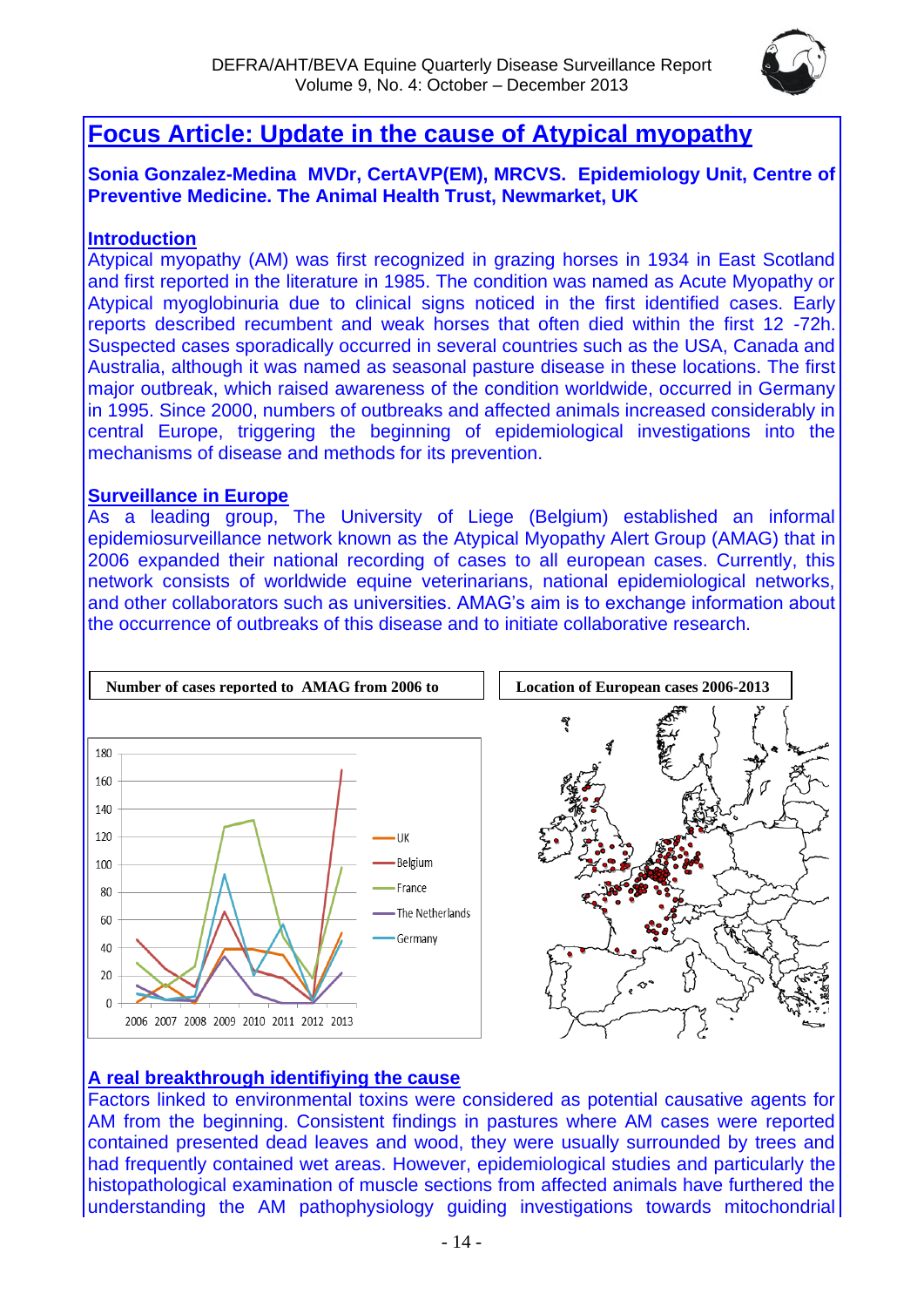### DEFRA/AHT/BEVA Equine Quarterly Disease Surveillance Report Volume 9, No. 4: October – December 2013



disorders of toxic origin. Several environmental toxins, including Clostridium sordellii toxins *or Rystisma acerinum* mycotoxins, which lead to dysfunction of mitochondrial metabolism, were subsequently investigated with inconsistent results.

Subsequent research was informed by similar conditions in human medicine that may share common clinical signs and histopathological features with AM. Morphopathological examination of AM cases showed an acute and degenerative process as a result of intracellular accumulation of lipids in the slow oxidative type I-muscle fibers, which are more prevalent in postural and respiratory muscles.

**MUSCLE CELL** 



**Figure 1: Simplified mechanism of β-oxidation during in the muscle cell. The picture shows the importance of carnitine and different acyl-coA enzymes in the transport of fatty-acids into the mitochondria and their contribution to lipid metabolism.**

These observations along with the biochemical changes present in AM cases suggested an impairment of fatty acid oxidative metabolism, especially the β-oxidation, therefore sharing multiple similarities with acyl-CoA dehydrogenase deficiencies (MADD) in man, and particularly an acquired MADD condition called Jamaican vomiting sickness. This disease is triggered by the ingestion of ackee fruit that contains hypoglicyn A that is metabolised into the mitochondria of the muscle cell to methylenecyclopropyl acetic acid (MCPA). This metabolite decreases the production of nicotinamide adenine dinucleotide (NADH) and acetyl CoA. Studies conducted in the USA and then in Europe found increased levels of MCPA in AM affected horses.

In human studies, once hypoglycin A is activated in the mitochondria, it irreversibly inhibits medium and short acyl-CoA dehydrogenases, which are essential for β-oxidation of fatty acids and boosting the accumulation of fatty acids and other metabolites and key enzymes of mitochondrial energy metabolism. Furthermore, MCPA may also binds acyl-CoA and carnitine, disrupting the carnitine-acyl-CoA transferase system by impairing the transport of long-chain fatty acids into the mitochondrion. As a result of this inhibition, fatty acids are not only acummulated in the mitochondria but also in the cell cytosol leading to the intracellular accumulation of fatty acids characteristic of AM.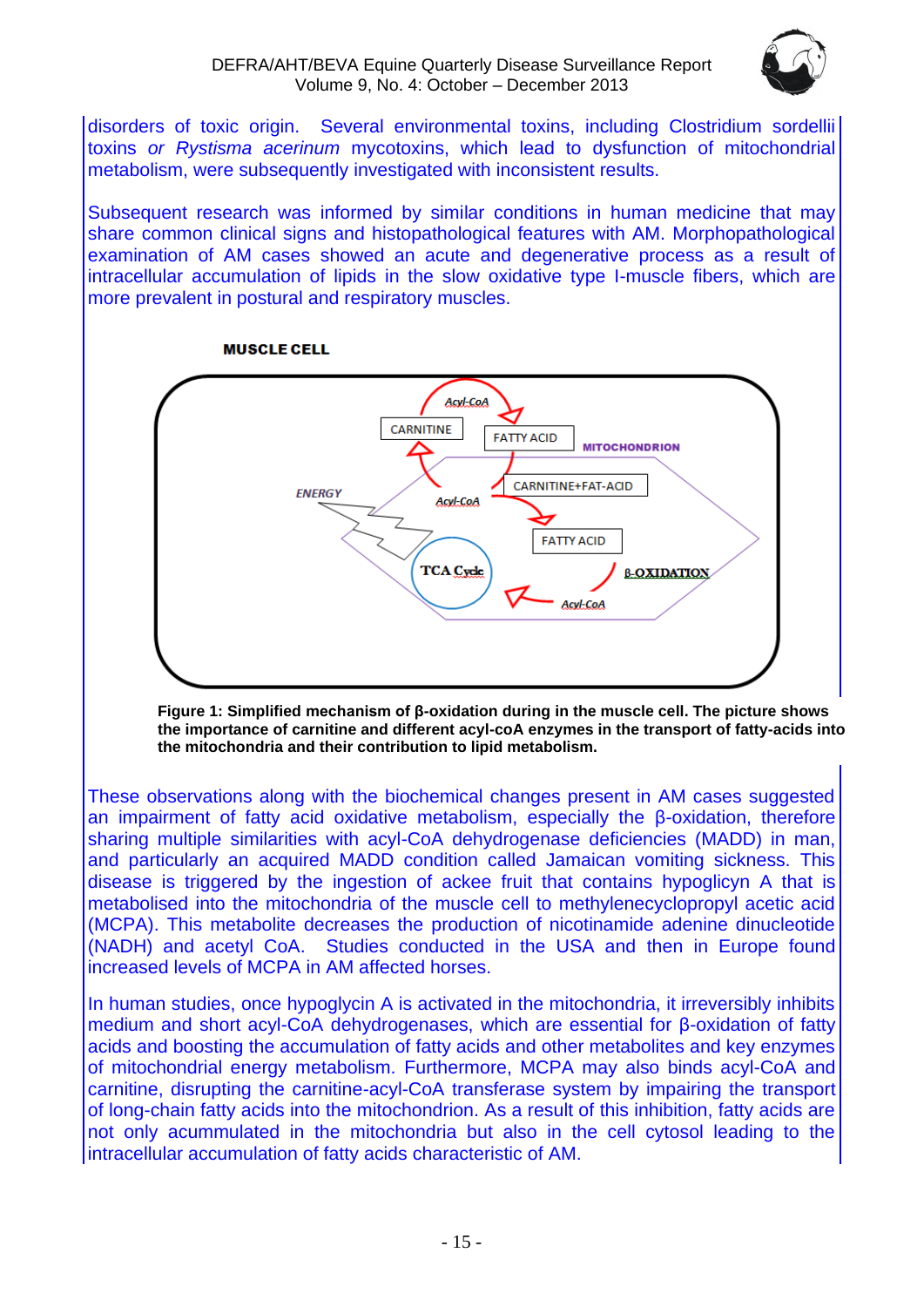



*Figure 2. Proposed mechanism of action of MCPA: accumulation of fatty acids (showed in yellow) within the mitochondrion followed by excessive lipid storage in the myocite (showed in yellow). The imparment of the lipid metabolism leads to myocite degeneration and Zenker necrosis of the muscle.*

Type I myofibrils depend largely on fatty acids as their primary energy source, and are the predominant fibre type in postural, cardiac and respiratory muscles explaining the profound muscular weakness and respiratory dyspnoea seen in AM horses. As lipid metabolism is blocked and oxygen delivery impaired by failing cardiac and respiratory muscles, metabolism becomes more reliant on anaerobic glycolysis resulting in muscle glycogen depletion and lactic acidosis.

Although great similarity exists between AM cases and human MADD cases some differences should be acknowledged. Horses with AM show hyperglycemia and increased free serum carnitine levels, whereas humans with MADD have hypoglycemia and decreased free carnitine levels. These differences may be explained by species-specific steps in energy metabolism although further research in horses is required to confirm this. It is believed that the hyperglycemia in horses might reflect higher hepatic glucose mobilization from liver glycogen stores and possibly insulin resistance.

### **Finding hypoglycin A**

The presence of trees in or around the pastures where AM cases are reported is a commom feature in Europe and the USA, although the species found vary considerably between countries and even between outbreaks in the same country. Several trees from the family Sapindaceae produce fruit or seeds containing hypoglycin A, although it might be other families involved. *Acer negundo* (box elder) has being linked recently to cases of atypical myopathy in the USA and its seeds found to contain different concentrations of this substance. This particular tree is not usually present in Europe and it has not been encountered in pastures where AM were reported. However *Acer Pseudoplatanus* (sycamore maple) was consistently found on AM pastures in some European studies and mentioned in botanical surveys of European pastures. Other Acer species such as *Acer platanoides* (Norway maple) and *Acer campestre* (field maple) have also been found on some pastures but theirs seeds do not seem to content hypoglycin A. The level of hypoglicin A in the seeds is variable and can be affected by a number of environmental factors. For example, dry conditions, compacted soil, wind strength among others may affect the seed load, seed dispersal and concentration of different substances in fruits and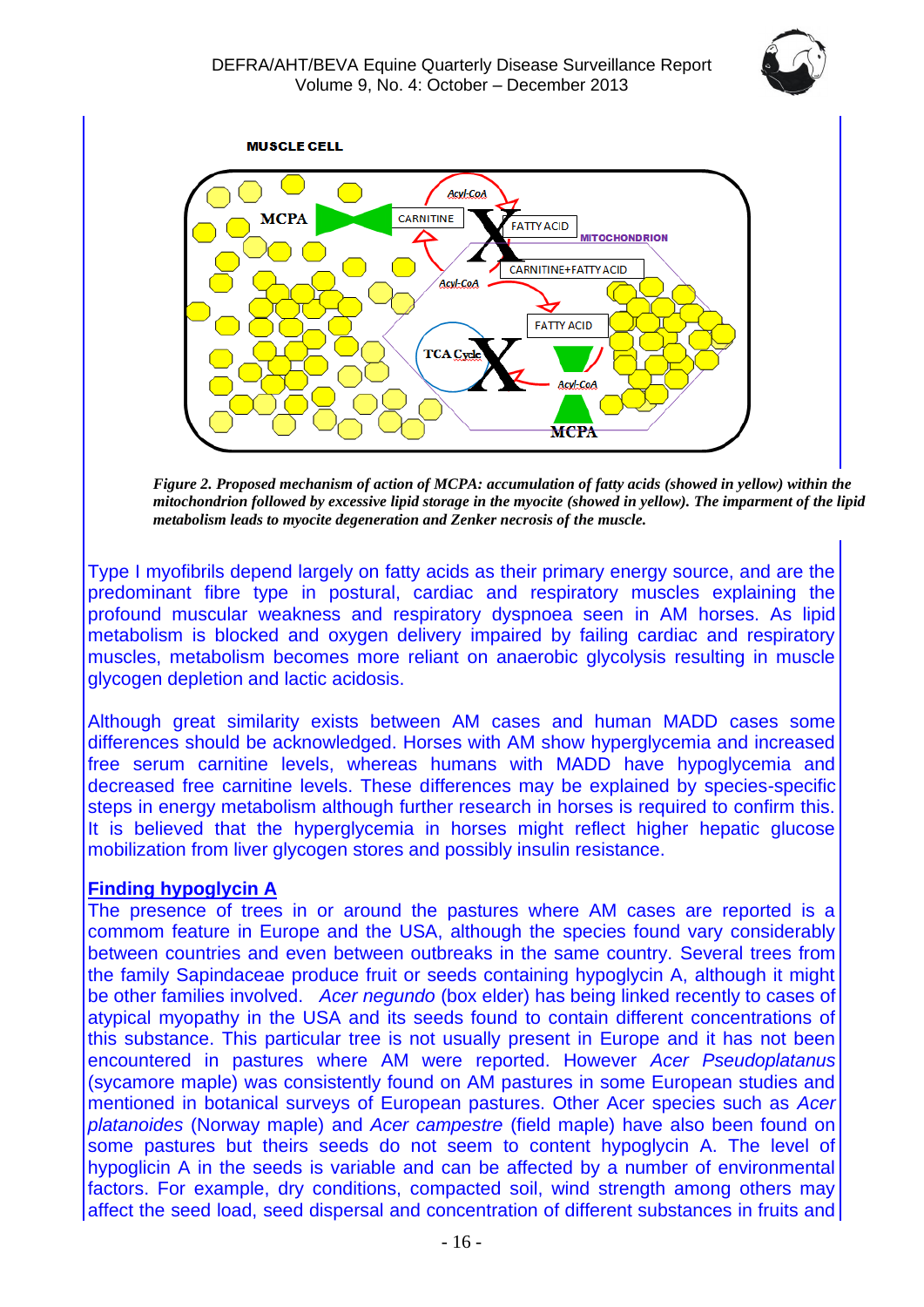

seeds. In other plant species, abiotic stress can significantly increase biochemical defenses and increase the concentration of certain aminoacids.

Unfortunately, accurate botanical surveys are not widely available in the areas where AM cases have been reported and detection of Hypoglicin A in seeds encountered in these pastures has not been performed to date in Europe. Thus this opens a new route of investigation for AM evaluating correlations between the presence of disease and plant species and the interactions between horses and maple species.





*Acer negundo Acer pseudoplatanus*

Therefore the general recommendation for owners should be to keep the horses away from pastures surrounded by these trees during the risk season or reduced the amount of seeds in the pastures. Feed supplementation in sparse pastures might also help to avoid foraging during the risk season.

*\*Acknowledgements: Dr. D. Votion and Mrs. F. Patarin for supplying all European data and their kind collaboration with this article.*

*\*We encourage reporting AM cases through: [www.myopathieatypique.fr/espace](http://www.myopathieatypique.fr/espace-professionels/veterinary-form/)[professionels/veterinary-form/](http://www.myopathieatypique.fr/espace-professionels/veterinary-form/)*

*\*List of references is available on author request*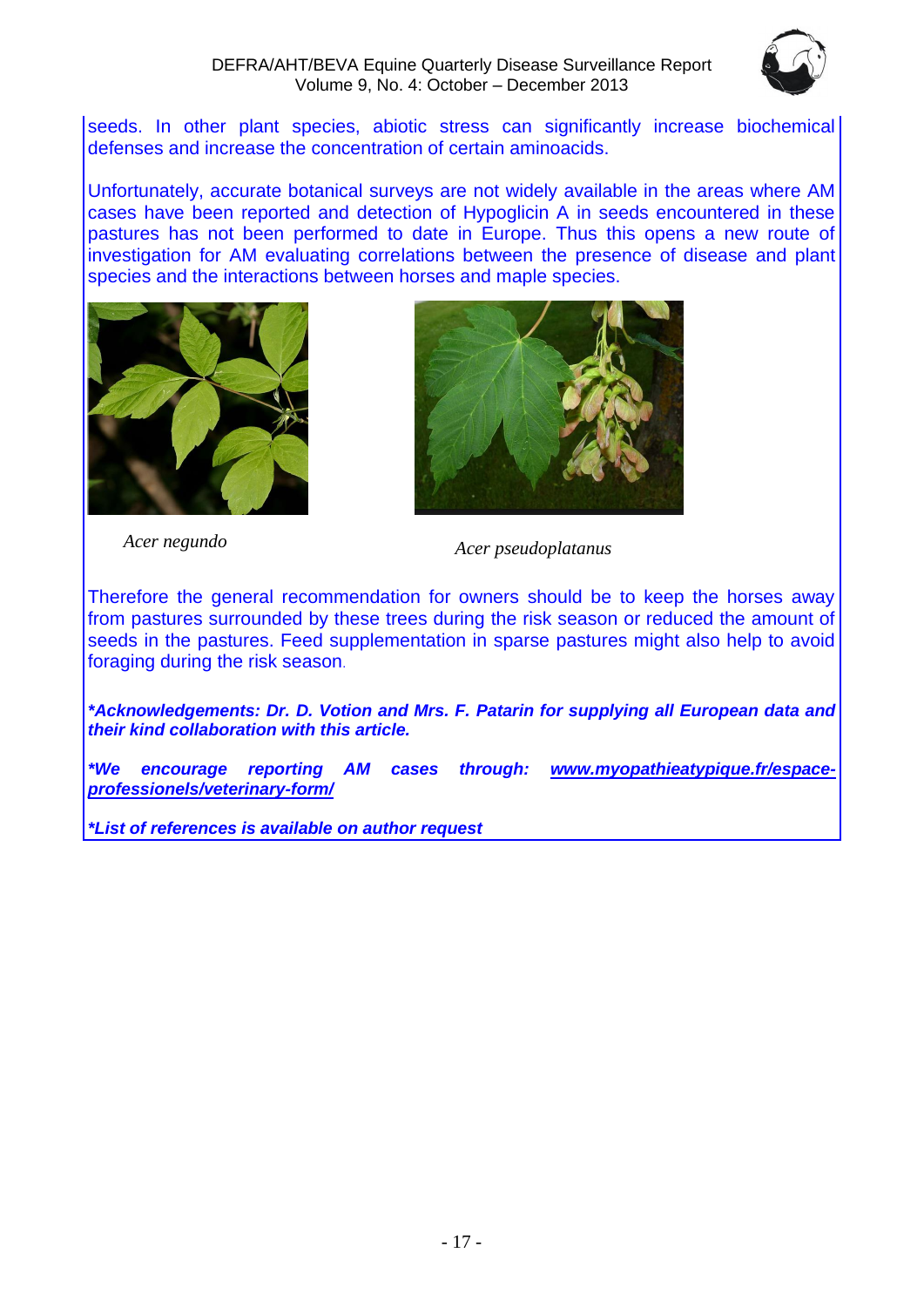

### **Report on Post-mortem Examinations for the Fourth Quarter of 2013**

### <span id="page-17-0"></span>**East Anglia**

*A total of 92 cases were examined including 68 aborted fetuses and foetal membranes.*

Of the aborted fetuses examined, Equine Herpes Virus-1 (EHV-1) was isolated in one case and aspiration meconium was identified as the likely cause of the abortion in another case. There were 45 cases of umbilical cord torsion, 5 cases of placentitis, 2 cases of twin pregnancy, 2 cases of placental insufficiency and 2 cases of congenital disease. The cause of abortion could not be determined in 10 cases.

Two neonatal deaths were reported this quarter, one foal presented with severe consolidatin pneumonia and multiple abscesses in the lungs, the second foal presented ruptured intestine and subsequent peritonitis.

Two case of yearling death were investigated. One of them presented a severe bronchopneumonia due to *Streptococcus zooepidemicus* and the other one presented with severe intestinal parasitism and emaciation.

Ten horses were examined following gastrointestinal disease. Two cases presented Typhlocolitis. Diaphragmatic hernia with colonic entrapment was identified in two cases. One case suffered from severe colon torsion and peritonitis and another presented with a colon volvulus. In addition, single cases of strangulated small intestine, caecal impaction, caecal rupture and ileal diverticulum were also identified.

Two musculoskeletal cases were examined this quarter. One horse presented multiple pelvic fractures with rupture of local vessels and a single pelvic fracture and subsequent colon impaction were identified in the second examined horse.

Four neurological cases were reported. Examination of the first case revealed a traumatic thoracic vertebral fracture (T8 and T9) and spinal cord compression. In the second case, multiple rib fractures and severe segmental fracture of thoracic vertebrae with severance of spinal cord were determined as the cause of death.

Two neoplastic cases were reported this quarter, one lymphoma and one adrenocortical adenoma.

Two respiratory cases were examined this quarter. EHV-4 from lung tissues was identified in one horse as a likely cause of disease and pleuropneumonia with subsequent endotexemia was identified in the second one.

One horse was investigated for acute collapse and sudden death while competing in handicap steeplechase. The examination revealed exsanguination and coagulation disorders.

#### <span id="page-17-1"></span>. **Home Counties**

*Twenty cases were reported.*

Nine cases of gastrointestinal disease were reported. Three cases of acorn poisoning and single cases of idiopathic ileus, peritonitis, caecal impaction, strangulating small intestinal lipoma, gastric rupture and nephrosplenic entrapment were also identified on post-mortem.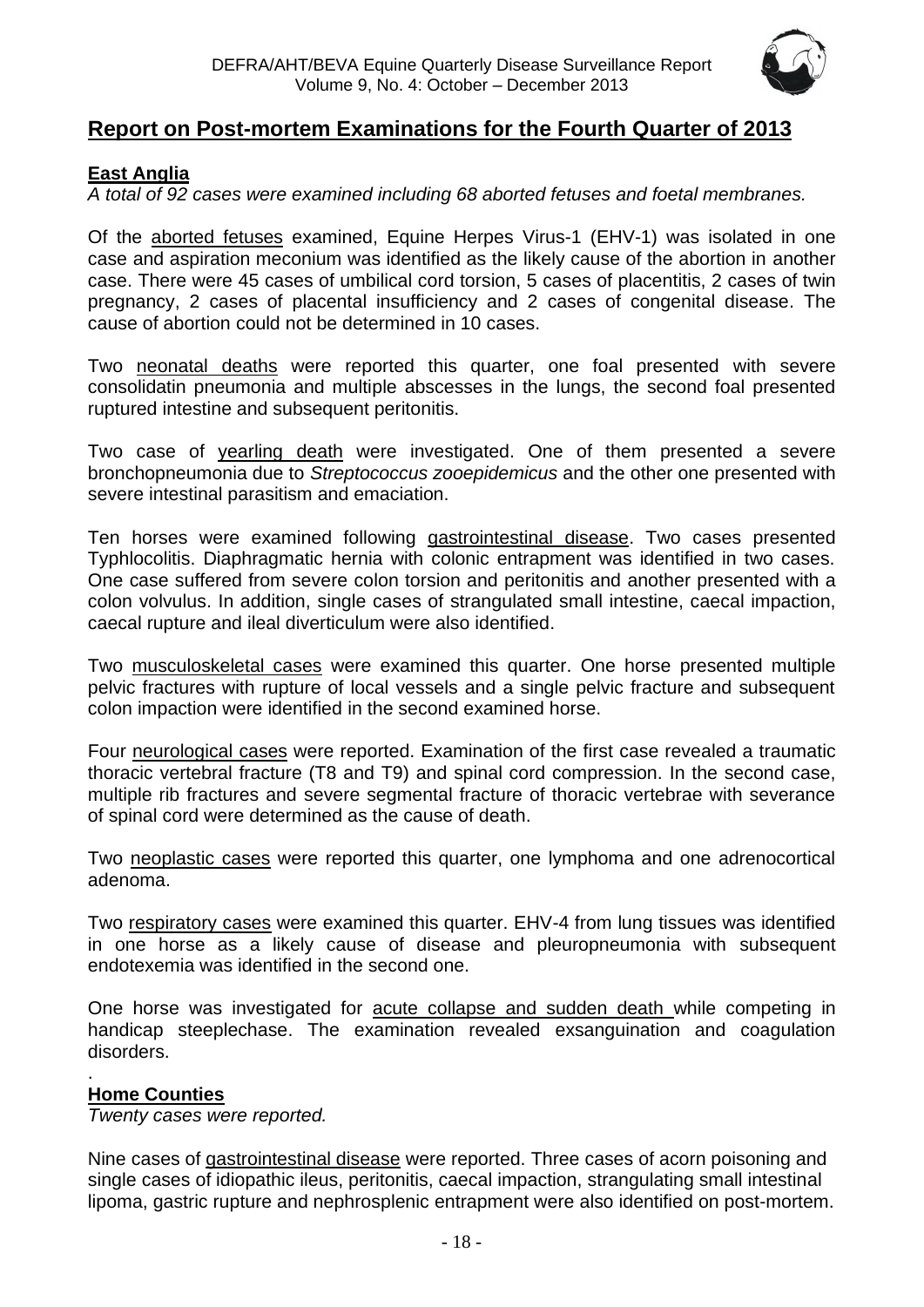

A single case of neoplasia was investigated; rhabdomyosarcoma in the brachial region was the final diagnosis.

One neurological case was reported; post-mortem revealed a cervical stenotic myelopathy.

Six musculoskeletal cases were examined, a single case of penetrating injury to the right forelimb and five cases of atypical myopathy were diagnosed.

A case of hepatopathy due to pyrrolizidine alkaloid poisoning confirmed in a horse.

Two welfare cases were reported this quarter, one presented emaciation and the other one cyathostomiasis and poor dentition.

#### **Northern England**

*Three cases were reported*

Three gastrointestinal cases were examined. The cause of death in one donkey was undermined on post-mortem examination and caecum rupture was pointed as the cause of death in another donkey. The last case was small intestine strangulation that occur after colic surgery.

### <span id="page-18-0"></span>**South West**

*Twelve cases were examined*.

A single case of aborted fetus was reported this quarter in which umbilical vascular compromise was identified as the most likely cause of abortion.

Two gastrointestinal cases were reported, of which one was related to oesophageal abscesation and subsequent oesophageal necrosis and the other one was a donkey with dental problems and cythostomiasis.

Two neurological cases were examined this quarter. The first one presented a diffuse perivascular lymphoplasmocytic cuffing of brain white matter compatible with Borna disease, although this hypothesis is still being investigated. The second case was a donkey with suspected EHV infection.

A single case of respiratory decompensation after racing was examined this quarter.

One case of fibrotic hepatopathy was determined in a donkey on post-mortem examination.

Three welfare cases were examined although no other details were available.

#### <span id="page-18-1"></span>**Scotland**

*Eight post-mortem examinations were carried out.*

Four gastrointestinal cases were reported. Single cases of colon displacement, strangulating lipoma and small intestine entrapment into a mesenteric rent along with two cases of gastric rupture were identified in post-mortem examinations.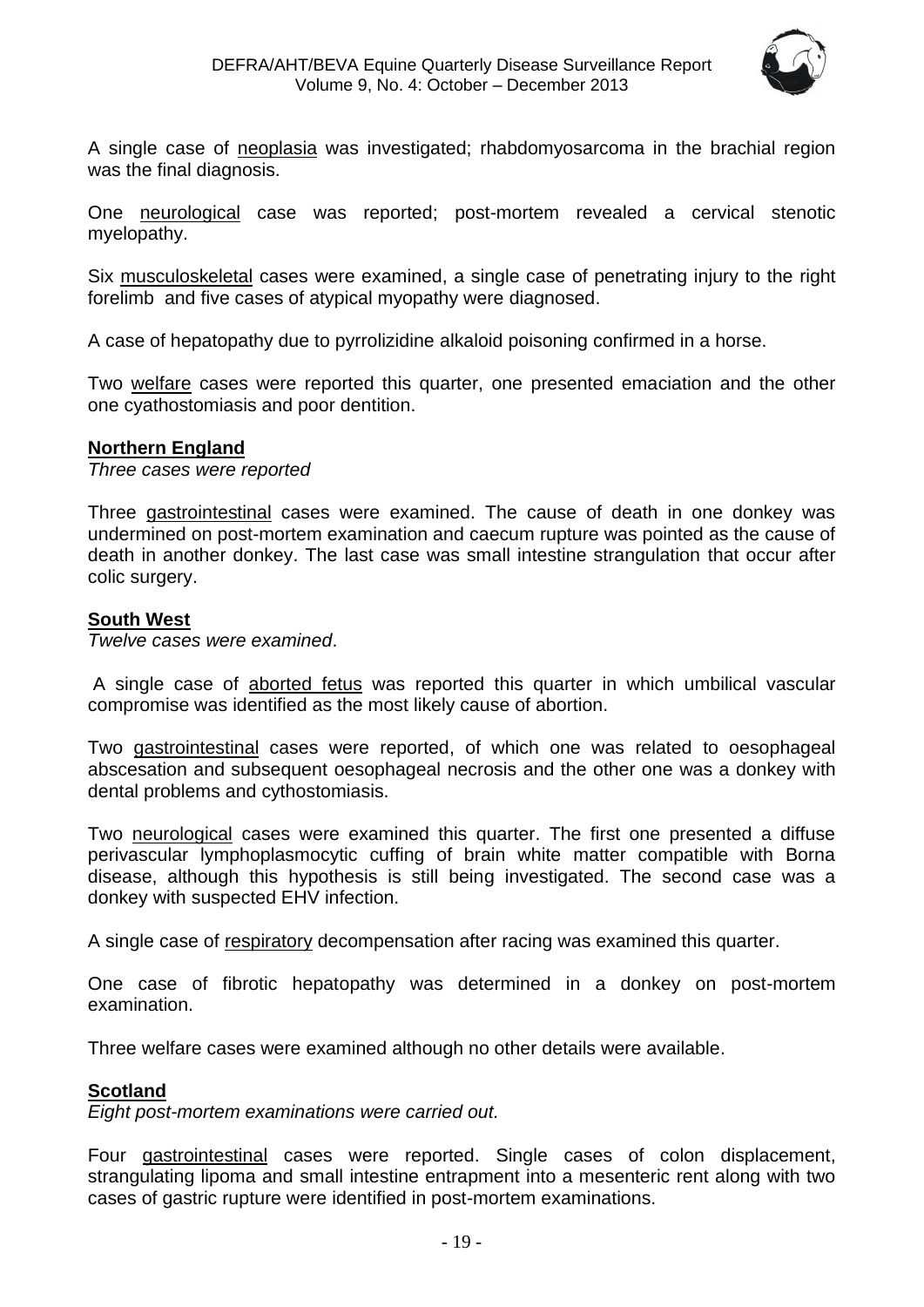

Two neoplasia cases were identified this quarter, an intestinal lymphoma and a multicentric lymphoma respectively.

Two musculoskeletal cases were examined, of which one was an atypical myopathy case and the other suffered a fractured ulna.

### <span id="page-19-0"></span>**Northern Ireland**

*One post-mortem examinations was carried out*.

One gastrointestinal case was investigated; Gastric impaction secondary to intestinal atony was found on the seven month-old foal. Botulinum toxins were not detected.